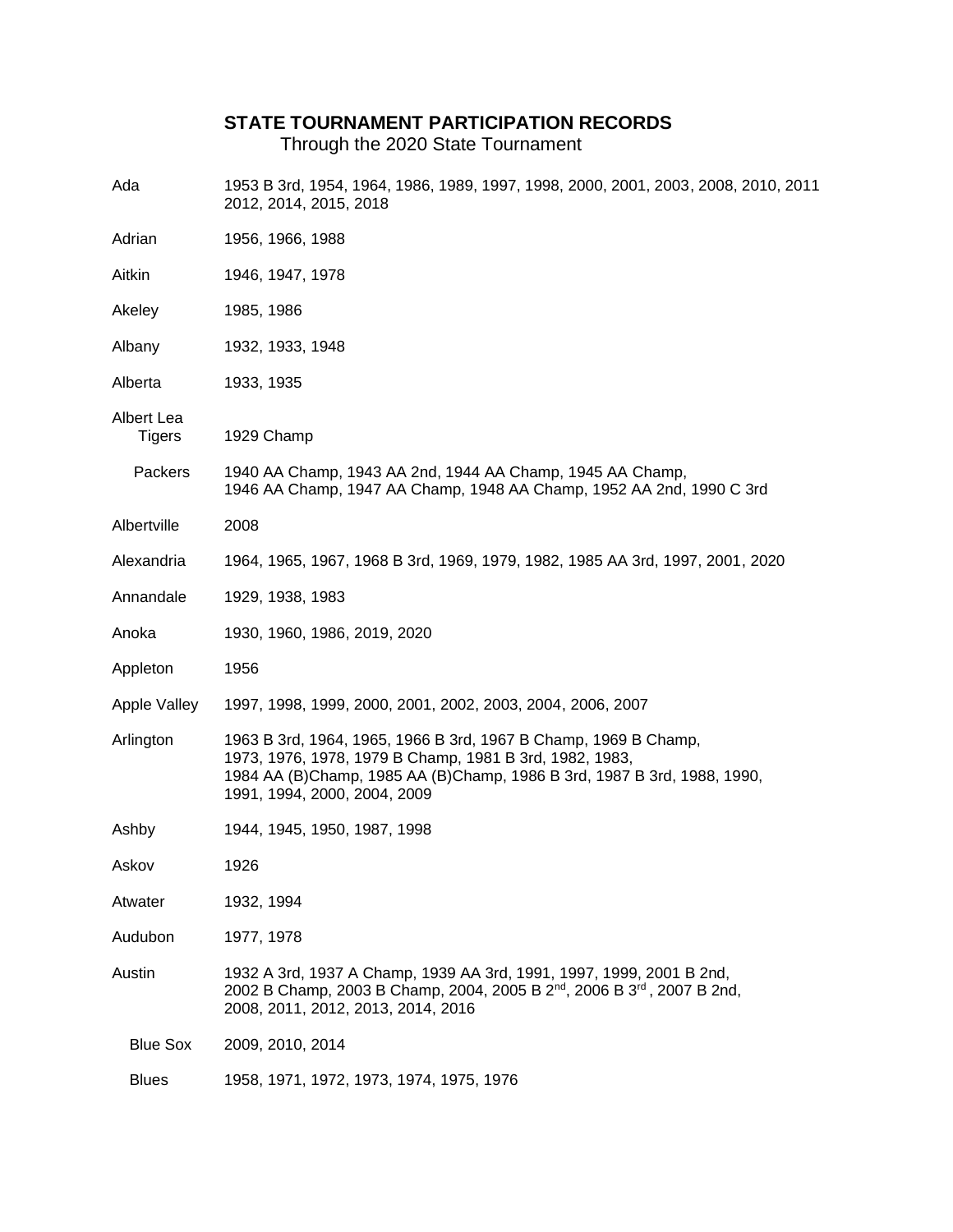| Packers                     | 1942 AA Champ, 1946 A 2nd, 1949 AA Champ,<br>1950 AA 2nd, 1951 AA 2nd, 1953 AA Champ, 1958 A Champ, 1962 A 3rd                                                                                                                       |  |  |
|-----------------------------|--------------------------------------------------------------------------------------------------------------------------------------------------------------------------------------------------------------------------------------|--|--|
| Avon                        | 1975, 1986, 1997, 2004, 2012, 2013, 2017, 2019, 2020                                                                                                                                                                                 |  |  |
| <b>Backus</b>               | 1937, 1947, 1948                                                                                                                                                                                                                     |  |  |
| Bagley                      | 1939, 1953, 1954, 1955, 1957, 1962, 2006                                                                                                                                                                                             |  |  |
| <b>Barrett</b>              | 1979, 1980, 1981, 1982, 1983                                                                                                                                                                                                         |  |  |
| <b>Battle Lake</b>          | 1954, 1961, 1963                                                                                                                                                                                                                     |  |  |
| <b>Baudette</b>             | 1959                                                                                                                                                                                                                                 |  |  |
| Beardsley                   | 1938                                                                                                                                                                                                                                 |  |  |
| Belgrade                    | 1959                                                                                                                                                                                                                                 |  |  |
| <b>Belle Plaine</b>         | 1930, 1948 A 2nd, 1952 A 2nd, 1991 C 2nd, 1992 C 3rd, 1993, 1994 C Champ,<br>1995, 2001, 2007, 2008, 2010, 2011, 2012, 2013 C 2 <sup>nd</sup> , 2014, 2015, 2018                                                                     |  |  |
| <b>Belle Prairie</b>        | 1971                                                                                                                                                                                                                                 |  |  |
| Bemidji                     | 1951 B 3rd, 1952, 1956 B Champ, 1957, 1973, 1976, 1977 B Champ,<br>1982, 1984, 1987, 1989, 1990, 1991, 1995, 1996, 1998, 1999, 2000, 2001<br>2002, 2004, 2005, 2007, 2008, 2009, 2010, 2014, 2019, 2020                              |  |  |
| Bemidji<br>Blue Ox          | 2008, 2016, 2017 C 3rd,                                                                                                                                                                                                              |  |  |
| <b>Benson</b>               | 1948 A 3rd, 1949, 1954 A Champ, 1962, 1976, 1980                                                                                                                                                                                     |  |  |
| <b>Bertha</b>               | 2009, 2010, 2011, 2012, 2013, 2015                                                                                                                                                                                                   |  |  |
| <b>Bigfork</b>              | 1957                                                                                                                                                                                                                                 |  |  |
| Big Lake                    | 1956, 2010, 2011                                                                                                                                                                                                                     |  |  |
| <b>Bird Island</b>          | 1951, 1952, 1953, 1998, 2012, 2019, 2020                                                                                                                                                                                             |  |  |
| <b>Biwabik</b>              | 1933, 1963                                                                                                                                                                                                                           |  |  |
| <b>Blackduck</b>            | 1941, 1946                                                                                                                                                                                                                           |  |  |
| <b>Blaine</b>               | 2005, 2007, 2009, 2010, 2014 B 3rd, 2015, 2016, 2017, 2018, 2019 B 3rd,                                                                                                                                                              |  |  |
| Blooming Prairie 1949 A 3rd |                                                                                                                                                                                                                                      |  |  |
| Bloomington                 | 1943, 1950, 1956, 1959 A 2nd, 1960 A Champ, 1961, 1963 A 2nd,<br>1965 A Champ, 1987 A Champ, 1988, 1989 A 3rd, 1993 A 3rd, 1996, 1998,<br>1999, 2000, 2002, 2003, 2004, 2006, 2009, 2010, 2011, 2012, 2013, 2014, 2016, 2018<br>2020 |  |  |
| <b>Blue Earth</b>           | 1962, 1964, 2001, 2003, 2004 C Champ, 2005, 2006 C Champ, 2007, 2008, 2009, 2010<br>2011, 2012, 2013, 2014, 2015, 2016, 2017                                                                                                         |  |  |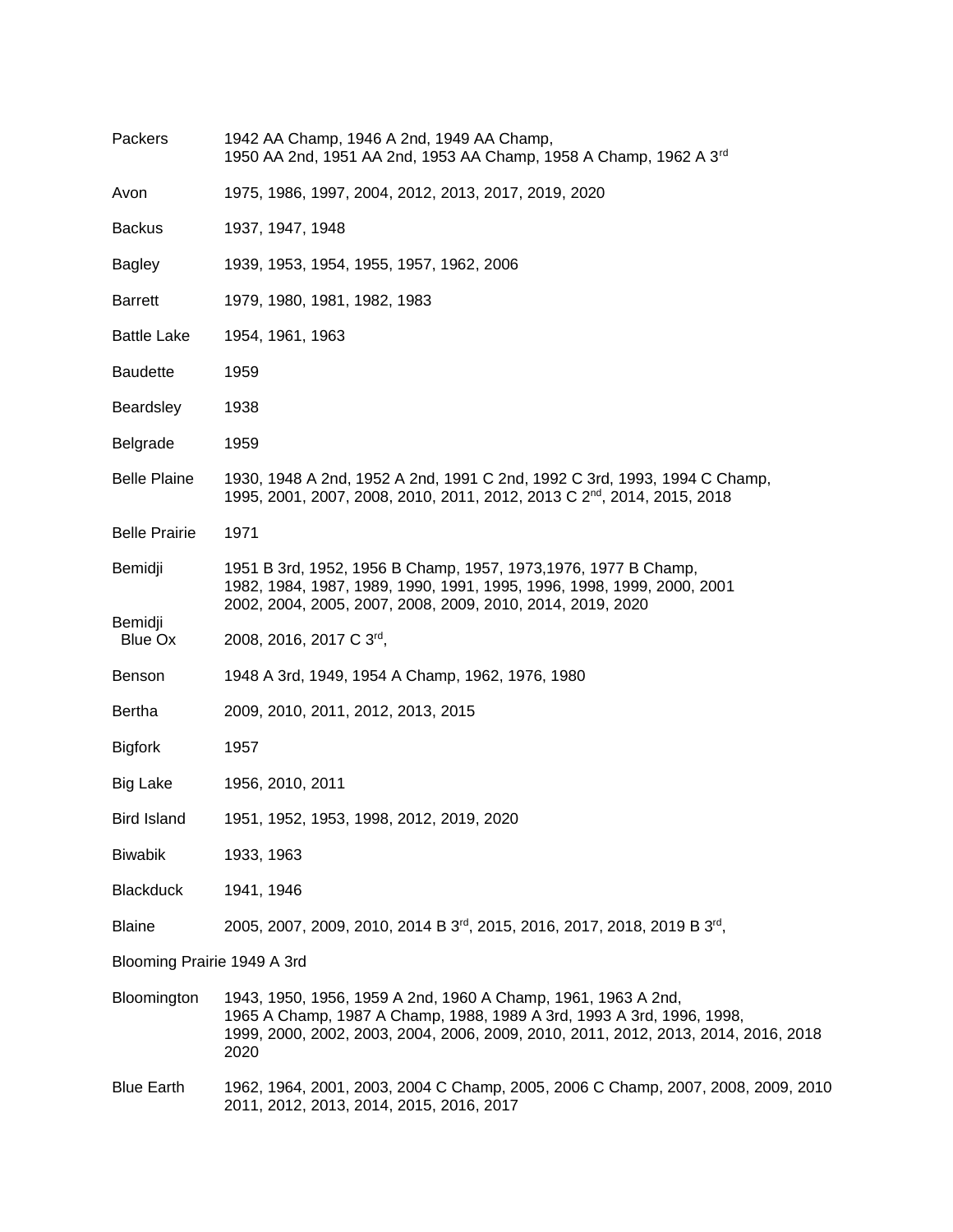| <b>Bluffton</b>                  | 1990, 1995, 2013, 2018, 2019, 2020                                                                                                                  |  |  |  |
|----------------------------------|-----------------------------------------------------------------------------------------------------------------------------------------------------|--|--|--|
| Bovey                            | 1966, 1988, 1989, 1990 C Champ, 1991, 1992, 1993                                                                                                    |  |  |  |
| <b>Braham</b>                    | 1924, 1954, 1955, 1957 B Champ, 1963 B Champ, 1965, 1967                                                                                            |  |  |  |
| <b>Brainerd</b><br><b>Braves</b> | 1931, 1964, 1965, 1969 B 3rd, 1970, 1974, 1975, 1987, 1999, 2000 C Champ, 2009                                                                      |  |  |  |
| Bee's                            | 1991 C 3rd, 1992, 1999, 2004, 2006                                                                                                                  |  |  |  |
| Brandon-<br>Evansville           | 2002, 2009, 2011                                                                                                                                    |  |  |  |
| Breckenridge                     | 1957                                                                                                                                                |  |  |  |
|                                  | Brooklyn Center 1982 A Champ, 1984 A 3rd, 1985, 1986 A 3rd, 1987, 1988, 1990 A 3rd, 1991, 1992,<br>1999, 2002                                       |  |  |  |
| Brooklyn Park 2017               |                                                                                                                                                     |  |  |  |
| <b>Brooten</b>                   | 1932 C Champ                                                                                                                                        |  |  |  |
| <b>Browerville</b>               | 1983                                                                                                                                                |  |  |  |
| <b>Browns Valley</b>             | 1966, 1978, 1979                                                                                                                                    |  |  |  |
| <b>Brownton</b>                  | 1952, 1958, 1959, 1966 B 2nd, 1967 B 3rd, 1968, 1991, 2013, 2016                                                                                    |  |  |  |
| <b>Buckman</b>                   | 1997, 1999 C Champ, 2001 C 2nd, 2002, 2003, 2005, 2017, 2018, 2019 C 3rd,<br>2020                                                                   |  |  |  |
| <b>Buffalo</b>                   | 1954, 1957, 1985, 1991, 2010, 2017, 2020                                                                                                            |  |  |  |
| <b>Buffalo Lake</b>              | 1943                                                                                                                                                |  |  |  |
| <b>Burnsville</b>                | 1984 AA 2nd, 1985, 1996, 1998, 2002, 2005, 2007, 2010, 2011 B 2 <sup>nd</sup> , 2014                                                                |  |  |  |
| Caledonia                        | 1941, 1958, 1961, 1963, 1964 B 2nd, 1968                                                                                                            |  |  |  |
| Calumet                          | 1942, 1944, 1959                                                                                                                                    |  |  |  |
| Cambridge                        | 1926 3rd                                                                                                                                            |  |  |  |
| Cambridge-<br>Isanti             | 1982, 1985                                                                                                                                          |  |  |  |
| Cannon Falls                     | 1949 AA 3rd, 1950, 1951, 1952 A Champ, 1953 A 3rd, 1991, 1996, 1997, 1998<br>2000, 2001, 2003, 2007, 2009 C 3rd, 2012, 2013, 2014, 2015, 2017, 2020 |  |  |  |
| Carlos                           | 1947, 1955, 1986, 1992, 1994 C 3 <sup>rd</sup> , 2004, 2005 C 3 <sup>rd</sup> , 2006, 2007, 2008, 2009, 2010                                        |  |  |  |
| Carlton                          | 1932 C 2nd, 1936 A 3rd                                                                                                                              |  |  |  |
| Carver                           | 1978, 1979, 1981 B 3rd, 1982, 1983 AA 3 <sup>rd</sup> , 2017, 2018, 2019, 2020                                                                      |  |  |  |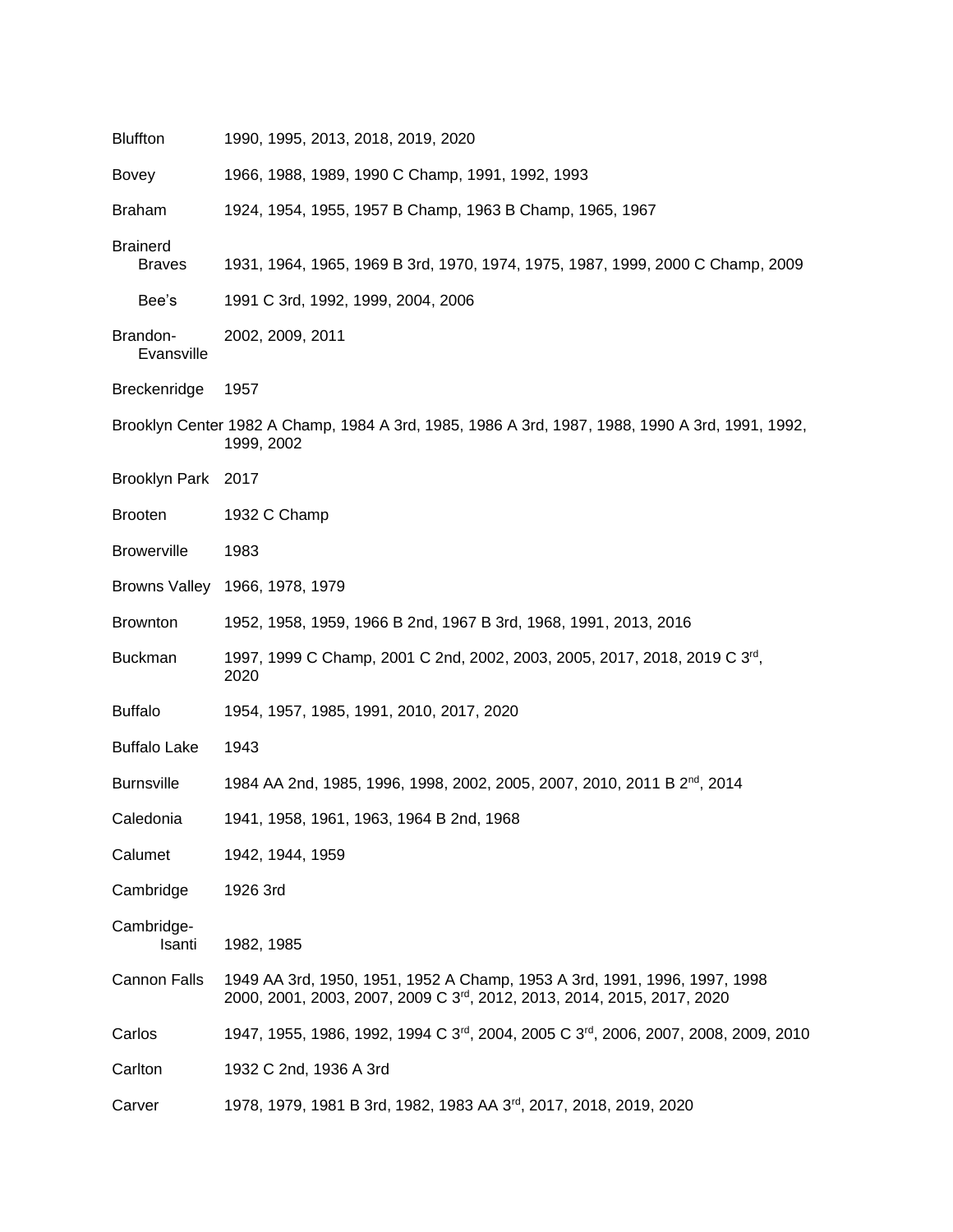| Cass Lake                | 1925 3rd, 1949, 1950, 1971, 1972, 1992, 1994, 1995, 1996, 1997                                                                                                                                                                                                                                                                                                                                                                                                                                                                                                |  |  |
|--------------------------|---------------------------------------------------------------------------------------------------------------------------------------------------------------------------------------------------------------------------------------------------------------------------------------------------------------------------------------------------------------------------------------------------------------------------------------------------------------------------------------------------------------------------------------------------------------|--|--|
| <b>Castle Rock</b>       | 1932, 1933                                                                                                                                                                                                                                                                                                                                                                                                                                                                                                                                                    |  |  |
| Centennial               | 1991                                                                                                                                                                                                                                                                                                                                                                                                                                                                                                                                                          |  |  |
| Ceylon                   | 1934, 1935, 1941, 1944, 1965                                                                                                                                                                                                                                                                                                                                                                                                                                                                                                                                  |  |  |
| Champlin                 | 2016, 2017, 2018, 2019, 2020                                                                                                                                                                                                                                                                                                                                                                                                                                                                                                                                  |  |  |
| Chanhassen               | 1949, 2012, 2017 B 2 <sup>nd</sup> , 2018 B Champ, 2019 B Champ, 2020 B Champ                                                                                                                                                                                                                                                                                                                                                                                                                                                                                 |  |  |
| Chaska                   | 1932 B Champ, 1933, 1934, 1937, 1941 A 3rd, 1942, 1947 A Champ, 1952, 1968, 1970,<br>1971 B Champ, 1973, 1976, 1978 B 2nd, 1979, 1980, 1986 C 3rd, 1987 C Champ, 1998<br>B 2nd, 1999, 2001, 2002 B 2nd, 2003, 2004 B 3 <sup>rd</sup> , 2005, 2006, 2007, 2008, 2010, 2011<br>2012 B 3rd, 2015, 2016, 2017, 2019, 2020                                                                                                                                                                                                                                         |  |  |
| Chisago Lakes 2006       |                                                                                                                                                                                                                                                                                                                                                                                                                                                                                                                                                               |  |  |
| Chokio                   | 1984, 1987, 2015, 2016, 2017, 2018                                                                                                                                                                                                                                                                                                                                                                                                                                                                                                                            |  |  |
| Chisholm                 | 1939, 1940, 1944                                                                                                                                                                                                                                                                                                                                                                                                                                                                                                                                              |  |  |
| Clara City               | 1939                                                                                                                                                                                                                                                                                                                                                                                                                                                                                                                                                          |  |  |
| Claremont                | 1930                                                                                                                                                                                                                                                                                                                                                                                                                                                                                                                                                          |  |  |
| Clarissa                 | 1970, 1998, 1999, 2000, 2003 C 3rd                                                                                                                                                                                                                                                                                                                                                                                                                                                                                                                            |  |  |
| Clear Lake               | 1943, 1944, 1945, 1975, 1976, 2004, 2012, 2013                                                                                                                                                                                                                                                                                                                                                                                                                                                                                                                |  |  |
| Clinton                  | 1980, 1981, 1995, 2001, 2006, 2020                                                                                                                                                                                                                                                                                                                                                                                                                                                                                                                            |  |  |
| Cloquet                  | 1938 A 2nd, 1941, 1945, 1970, 1973, 1975                                                                                                                                                                                                                                                                                                                                                                                                                                                                                                                      |  |  |
| Cokato                   | 1933, 1935, 2019                                                                                                                                                                                                                                                                                                                                                                                                                                                                                                                                              |  |  |
| Cold Spring<br>Springers | 1924 3rd, 1939, 1950 A 3rd, 1955 B Champ, 1956, 1961, 1963, 1964, 1967, 1968, 1969,<br>1970 B 2nd, 1971, 1972, 1973 Champ, 1974, 1976, 1977, 1978, 1979, 1980 B 3rd, 1981<br>B Champ, 1982, 1983, 1984 AA 3rd, 1986 B Champ, 1988, 1989, 1990, 1991, 1992,<br>1993, 1994 B 2nd, 1995 B 3rd, 1996 B Champ, 1997 B 2nd, 1998, 1999 B 3rd, 2000 B<br>Champ, 2001 B Champ, 2002, 2003 B 3rd, 2004, 2005 B 3rd, 2006, 2007, 2008, 2009<br>2010, 2012 B 2 <sup>nd</sup> , 2013 B Champ, 2014 B Champ, 2015 B 3 <sup>rd</sup> , 2016, 2017, 2018, 2019<br>2020 B 3rd |  |  |
| Rockies                  | 1996, 1998, 2008, 2016, 2019, 2020 C 3rd                                                                                                                                                                                                                                                                                                                                                                                                                                                                                                                      |  |  |
| Cologne                  | 1972, 2019                                                                                                                                                                                                                                                                                                                                                                                                                                                                                                                                                    |  |  |
|                          | Columbia Hghts 1966 A 3rd, 1967 A Champ, 1968 A Champ, 1969 A 2nd, 1970 A Champ,<br>1972 B Champ, 1973, 1974, 1978 A Champ, 1984, 1985, 1986 B Champ,<br>1987 A Champ, 1988 A 3rd, 1989 A Champ, 1990A 2nd, 1991 A 3rd                                                                                                                                                                                                                                                                                                                                        |  |  |

Comfrey 1949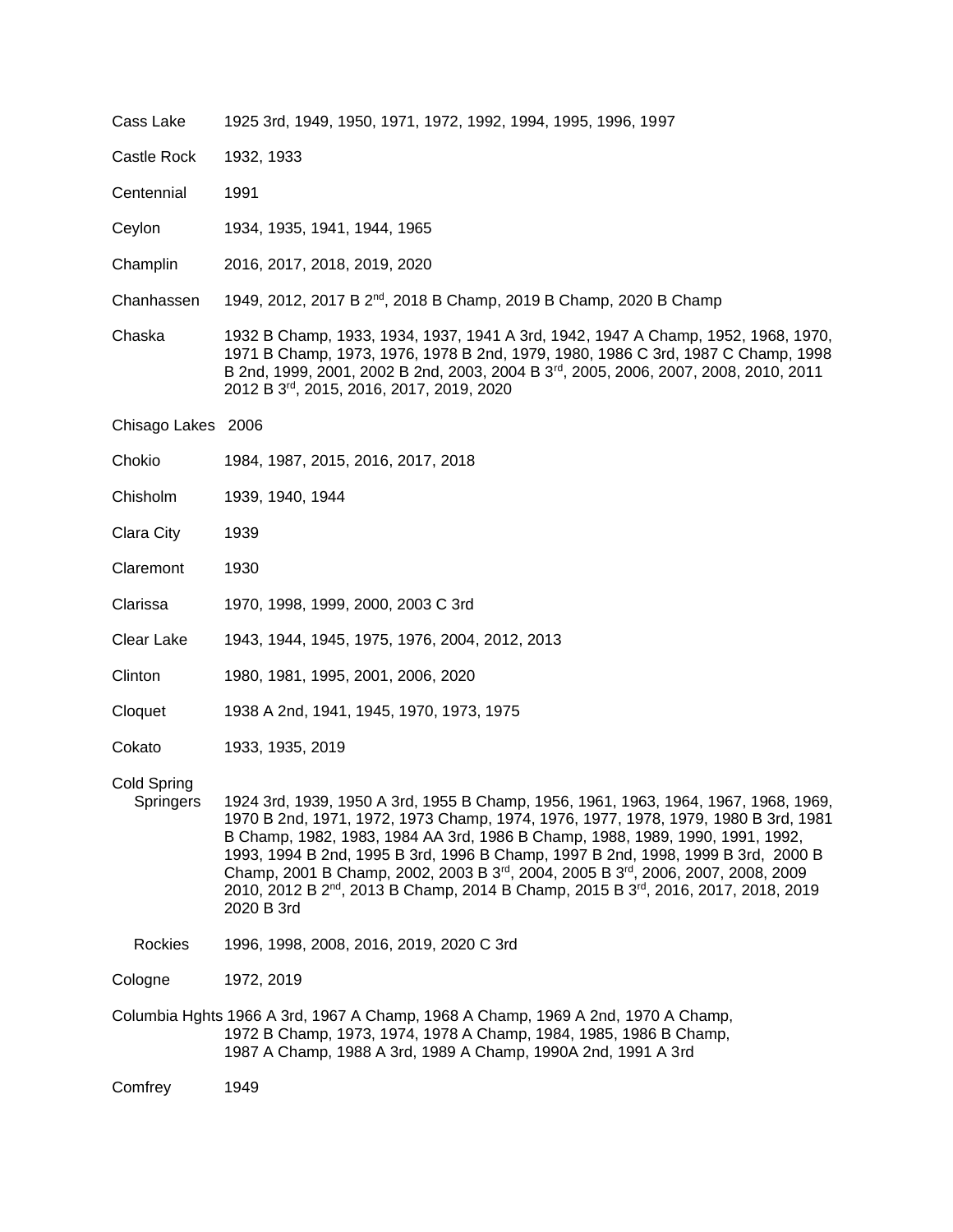| Cook                 | 1935 A 3rd, 1942                                                                                                                                                                     |
|----------------------|--------------------------------------------------------------------------------------------------------------------------------------------------------------------------------------|
| Coon Rapids          | 1988, 1989, 1990, 1992, 1993, 1995, 1999, 2008, 2014, 2015, 2016, 2018, 2019<br>2020                                                                                                 |
| Corliss<br>Cosmos    | 1982, 1984, 1987, 1988, 1990<br>1933                                                                                                                                                 |
| Cottonwood           | 1953                                                                                                                                                                                 |
| Courtland            | 1945 A 3rd                                                                                                                                                                           |
| Crookston            | 1947, 1948, 1968, 1969, 1970, 1971, 1972 B 3rd, 1973 3rd, 1974, 1975, 1976 3rd, 1978,<br>1979, 1980, 1982, 1983, 1984, 1985, 1990, 1992, 1994, 1995, 1996, 1997, 1999, 2017,<br>2018 |
| Crosby-<br>Ironton   | 1953, 1954                                                                                                                                                                           |
| Crown                | 1944                                                                                                                                                                                 |
| Cyrus                | 1970, 1972, 1973, 1974 3rd, 1975, 1976, 1977                                                                                                                                         |
| Dakota               | 1968                                                                                                                                                                                 |
| Dalton               | 1948                                                                                                                                                                                 |
| Darwin               | 1936 A 2nd                                                                                                                                                                           |
| Dassel               | 1926, 1927, 1935                                                                                                                                                                     |
|                      | Dassel-Cokato 1968 B Champ, 1970, 1972, 1973 2nd, 1974 3rd, 1975, 1976 2nd, 1978, 1991<br>1992 C 3rd, 1993 C 2nd, 1997, 1998, 1999, 2000, 2002, 2003, 2004, 2005, 2006, 2007<br>2011 |
| Dawson               | 1968                                                                                                                                                                                 |
| Dayton               | 1935                                                                                                                                                                                 |
| Deer Creek           | 1964, 1970 B Champ, 1971, 1972, 1977 B 3rd, 1978, 1979, 1980, 1995, 1996,<br>1999                                                                                                    |
| DeGraff              | 1940, 1943, 1944, 1945 A 3rd                                                                                                                                                         |
| Delano               | 1930, 1932, 1935 A 3rd, 1940, 1941 A 2nd, 1942 A 2nd, 1945, 1946,<br>1961, 1966, 1967, 1971 B 2nd, 1975, 1976, 1988 C Champ, 1992, 1996, 2001, 2004,<br>2014, 2015, 2016, 2018, 2020 |
| Delavan              | 1952, 1953 A Champ                                                                                                                                                                   |
| Dent                 | 1980, 1981, 2000                                                                                                                                                                     |
| <b>Detroit Lakes</b> | 1928, 1942 A 3rd, 1943 A 3rd, 1946 A 3rd, 1967, 1983, 1984, 1992 C 2nd, 2007, 2008<br>2012, 2014, 2016                                                                               |
| Dexter               | 1931                                                                                                                                                                                 |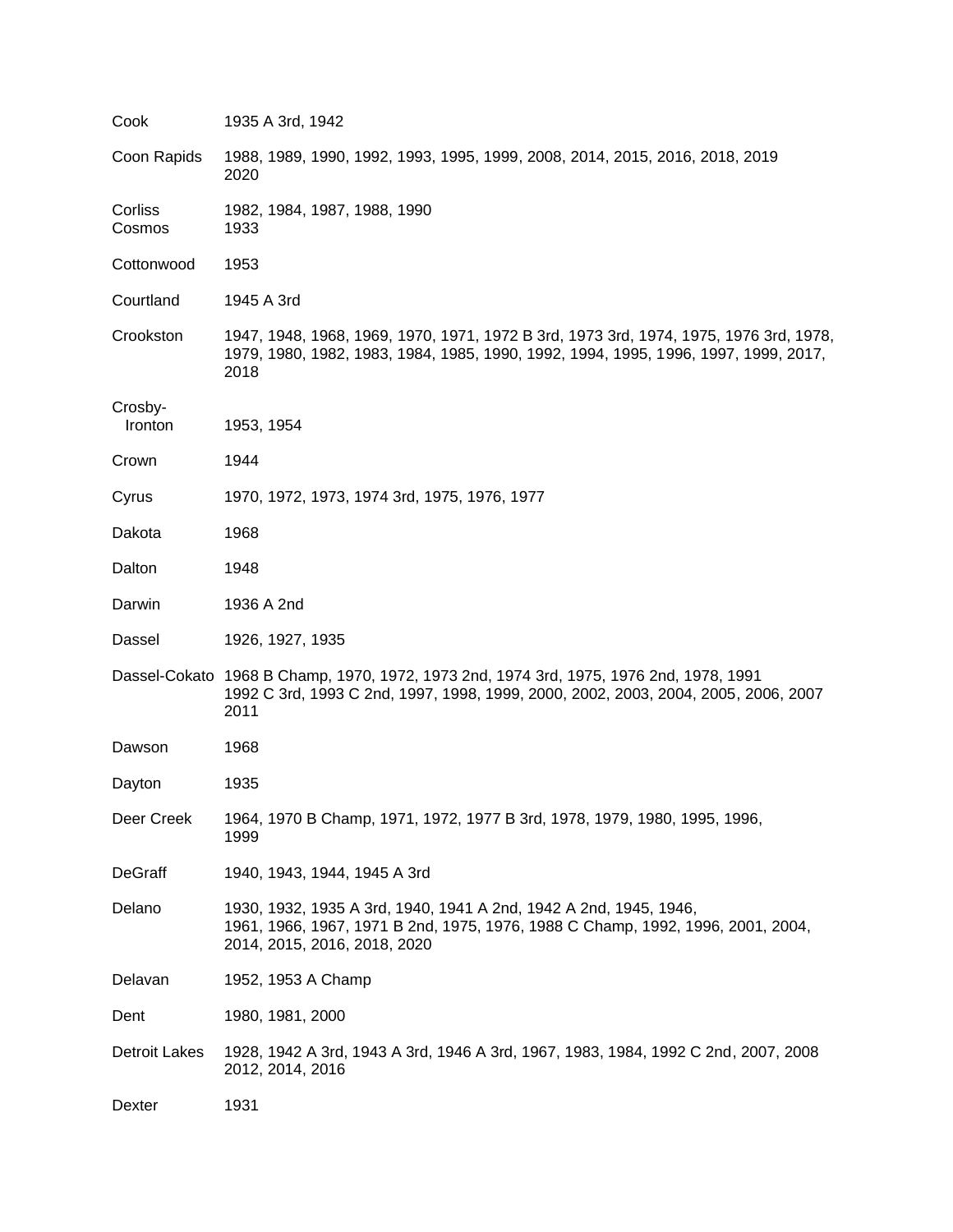| Dilworth            | 2020                                                                                                                                                                                                                                                                                                                                       |  |
|---------------------|--------------------------------------------------------------------------------------------------------------------------------------------------------------------------------------------------------------------------------------------------------------------------------------------------------------------------------------------|--|
|                     | Dodge Center 1942, 1999, 2003, 2004                                                                                                                                                                                                                                                                                                        |  |
| Dodge County 2017   |                                                                                                                                                                                                                                                                                                                                            |  |
| Duluth              | 1927(Cubs), 1942(Gary VFW), 1949(Gary VFW), 1950(Teve's) B 2nd,<br>1951(Teve's), 1971(Gary VFW)                                                                                                                                                                                                                                            |  |
| Express             | 1994, 1995, 2000, 2003, 2005, 2006, 2007, 2008, 2014, 2015, 2016                                                                                                                                                                                                                                                                           |  |
| Dumont              | 1970, 1971, 1972, 1974, 1988, 1996, 2011, 2013, 2014, 2017, 2019                                                                                                                                                                                                                                                                           |  |
| Dundas              | 1954, 1975 2nd, 1979, 1980 B 2nd, 1981 B 2nd, 1982 B Champ, 1986,<br>1987, 1988 B Champ, 1989, 1991, 1992, 1995, 1996 B 2nd, 1997 B 3rd,<br>1998 B Champ, 1999 B Champ, 2000, 2003 B 2 <sup>nd</sup> , 2005, 2008 B 2 <sup>nd</sup><br>2010 B 2 <sup>nd</sup> , 2012, 2014, 2015 B Champ, 2016, 2017, 2018, 2019 B 2 <sup>nd</sup><br>2020 |  |
| Eagan               | 1989, 1995, 2003, 2004, 2008, 2013 B 3 <sup>rd</sup> , 2014, 2015, 2017, 2019                                                                                                                                                                                                                                                              |  |
| Eagle Bend          | 1984, 1986, 1987, 1988                                                                                                                                                                                                                                                                                                                     |  |
| East Grand<br>Forks | 1981, 2007, 2020                                                                                                                                                                                                                                                                                                                           |  |
| Eden Prairie        | 1940                                                                                                                                                                                                                                                                                                                                       |  |
| Eden Valley         | 1994, 1999                                                                                                                                                                                                                                                                                                                                 |  |
| Edina               | 1983                                                                                                                                                                                                                                                                                                                                       |  |
| Effie               | 1956                                                                                                                                                                                                                                                                                                                                       |  |
| <b>Elk River</b>    | 1949 B 3rd, 1955, 1966, 1967, 1968                                                                                                                                                                                                                                                                                                         |  |
| Elko                | 1985, 1991, 1994, 1995, 1997 C 3rd, 1998, 1999, 2000, 2004, 2005, 2007,<br>2008 C Champ, 2009, 2014, 2017, 2018, 2020                                                                                                                                                                                                                      |  |
| Elrosa              | 1988, 2002, 2003, 2006, 2009, 2013, 2016, 2017, 2018                                                                                                                                                                                                                                                                                       |  |
| Ely                 | 1926 2nd, 1964, 1965, 1966                                                                                                                                                                                                                                                                                                                 |  |
| Elysian             | 1932, 1933, 1978                                                                                                                                                                                                                                                                                                                           |  |
| Embarrass           | 1967, 1968                                                                                                                                                                                                                                                                                                                                 |  |
| <b>Erskine</b>      | 1961                                                                                                                                                                                                                                                                                                                                       |  |
| Essig               | 2003, 2004, 2006, 2010                                                                                                                                                                                                                                                                                                                     |  |
| Evansville          | 1990                                                                                                                                                                                                                                                                                                                                       |  |
| Excelsior           | 1935, 1937 A 3rd, 1944, 1945 A Champ, 1949 A Champ                                                                                                                                                                                                                                                                                         |  |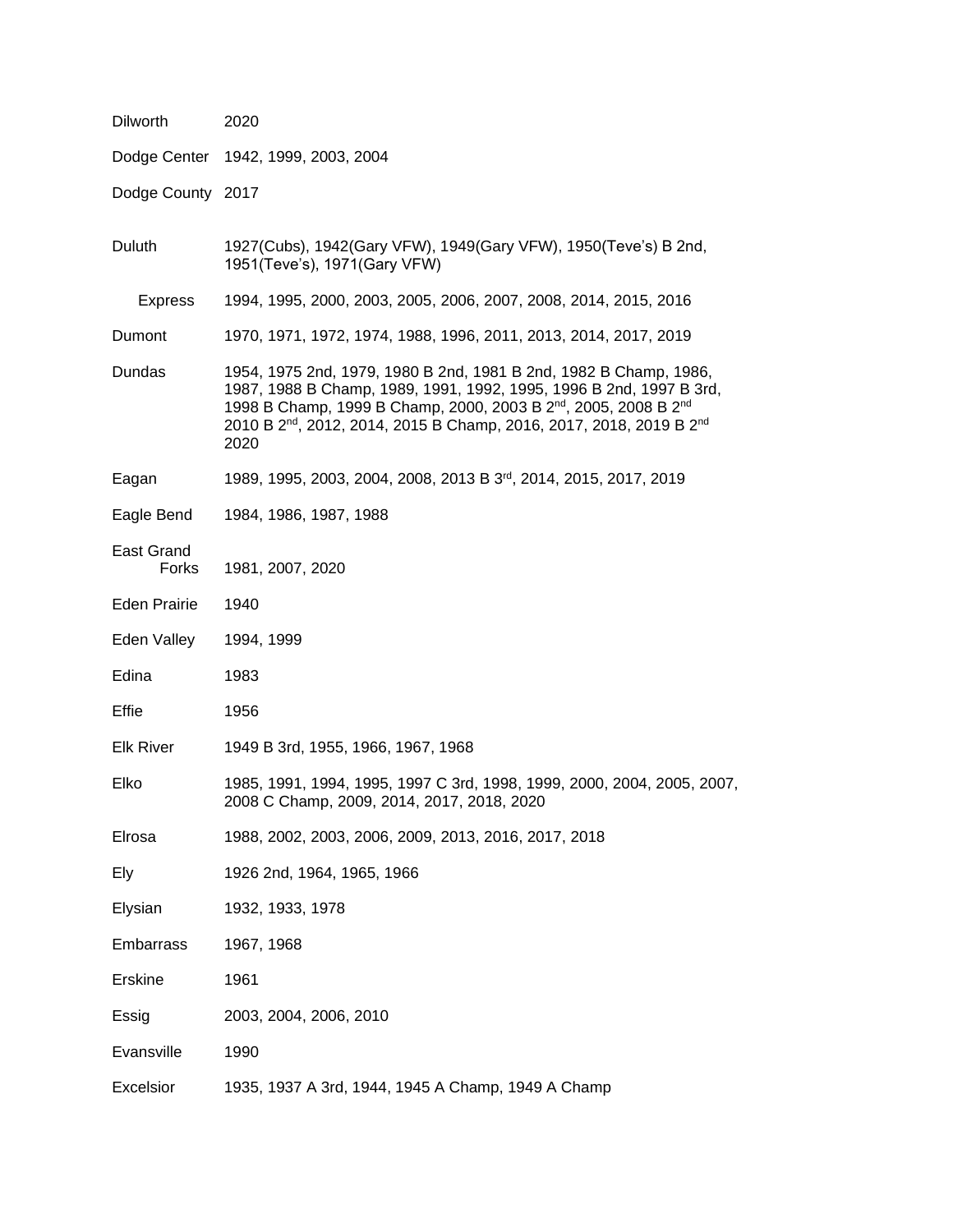| Fairfax            | 1925, 1931, 1942 A Champ, 1950, 1953, 1960, 1976, 1989, 1990, 1993, 1994,<br>1999, 2000, 2006, 2011, 2013                                                                                                                                                                                        |  |  |  |
|--------------------|--------------------------------------------------------------------------------------------------------------------------------------------------------------------------------------------------------------------------------------------------------------------------------------------------|--|--|--|
| Fairmont           | 1930 A Champ, 1943, 1945, 1952 AA 3rd, 1953 AA 3rd, 1959 A Champ, 1969, 1980,<br>1994, 1998, 1999, 2002, 2008, 2011, 2012 C 2 <sup>nd</sup> , 2013, 2014, 2015, 2017, 2019,<br>2020 C Champ                                                                                                      |  |  |  |
| Faribault          | 1926, 1930, 1931 A 3rd, 1970, 1973, 1975, 1978, 1988, 1990, 2014 C 3 <sup>rd</sup> , 2015, 2017,<br>2018                                                                                                                                                                                         |  |  |  |
| Farming            | 1961, 1962, 1967, 1980, 1986, 1990, 2002, 2016, 2019                                                                                                                                                                                                                                             |  |  |  |
| Farmington         | 1956                                                                                                                                                                                                                                                                                             |  |  |  |
| Fergus Falls       | 1939 A 2nd. 1940 A 2nd, 1941 A 3rd, 1947, 1948 AA 3rd, 1949 AA 2nd, 1950 AA<br>Champ, 1951 A 3rd, 1960 B 2nd, 1970, 1971, 1972, 1973, 1977, 1992, 1993, 1995,<br>1996, 1997, 1999, 2001, 2003, 2004, 2005, 2006, 2007, 2008 C 3rd, 2010, 2012 C 3rd,<br>2013, 2014, 2016, 2017, 2018, 2019, 2020 |  |  |  |
| Fertile            | 1950                                                                                                                                                                                                                                                                                             |  |  |  |
| Finlayson          | 1939                                                                                                                                                                                                                                                                                             |  |  |  |
| Flensburg          | 1974, 1980, 1983, 1985, 1986 C 3rd, 1988, 1989, 1990 C 3rd, 1994, 1995                                                                                                                                                                                                                           |  |  |  |
| Floodwood          | 1987, 1988, 1990, 1991, 1995, 1997                                                                                                                                                                                                                                                               |  |  |  |
| Foley              | 1941, 1950 B 3rd, 1952, 1989, 2016, 2018, 2019, 2020                                                                                                                                                                                                                                             |  |  |  |
| <b>Forest City</b> | 1934                                                                                                                                                                                                                                                                                             |  |  |  |
| Forest Lake        | 1968, 1969, 1971, 1988, 1991, 1993, 1995, 1996, 1997, 2008, 2009, 2014, 2015, 2016,<br>2017, 2018                                                                                                                                                                                                |  |  |  |
| Fort Ripley        | 1934, 1984, 1988, 1989, 1993, 1995, 1996, 2000, 2009, 2014, 2015, 2016, 2017, 2018<br>2019, 2020                                                                                                                                                                                                 |  |  |  |
| Fox Lake           | 2007                                                                                                                                                                                                                                                                                             |  |  |  |
| Frazee             | 1934                                                                                                                                                                                                                                                                                             |  |  |  |
| Freeport           | 2007, 2011                                                                                                                                                                                                                                                                                       |  |  |  |
| Fulda              | 1949, 1952, 1967, 1968                                                                                                                                                                                                                                                                           |  |  |  |
| Gaylord            | 1960, 1961, 1962 B 2nd, 1968, 1970, 1972 B 2nd, 1974, 1976, 1990, 1992,<br>1993, 1995, 1996 C 2nd, 1997, 2001, 2016, 2020                                                                                                                                                                        |  |  |  |
| Genola             | 1972, 1982                                                                                                                                                                                                                                                                                       |  |  |  |
| Gibbon             | 1930, 1935, 1964, 2017                                                                                                                                                                                                                                                                           |  |  |  |
| Glencoe            | 1932, 1947 A 3rd, 1987, 1988, 1996, 1998 C Champ, 2000, 2004, 2009                                                                                                                                                                                                                               |  |  |  |
| Glenwood           | 1952 A 3rd, 1953, 1978                                                                                                                                                                                                                                                                           |  |  |  |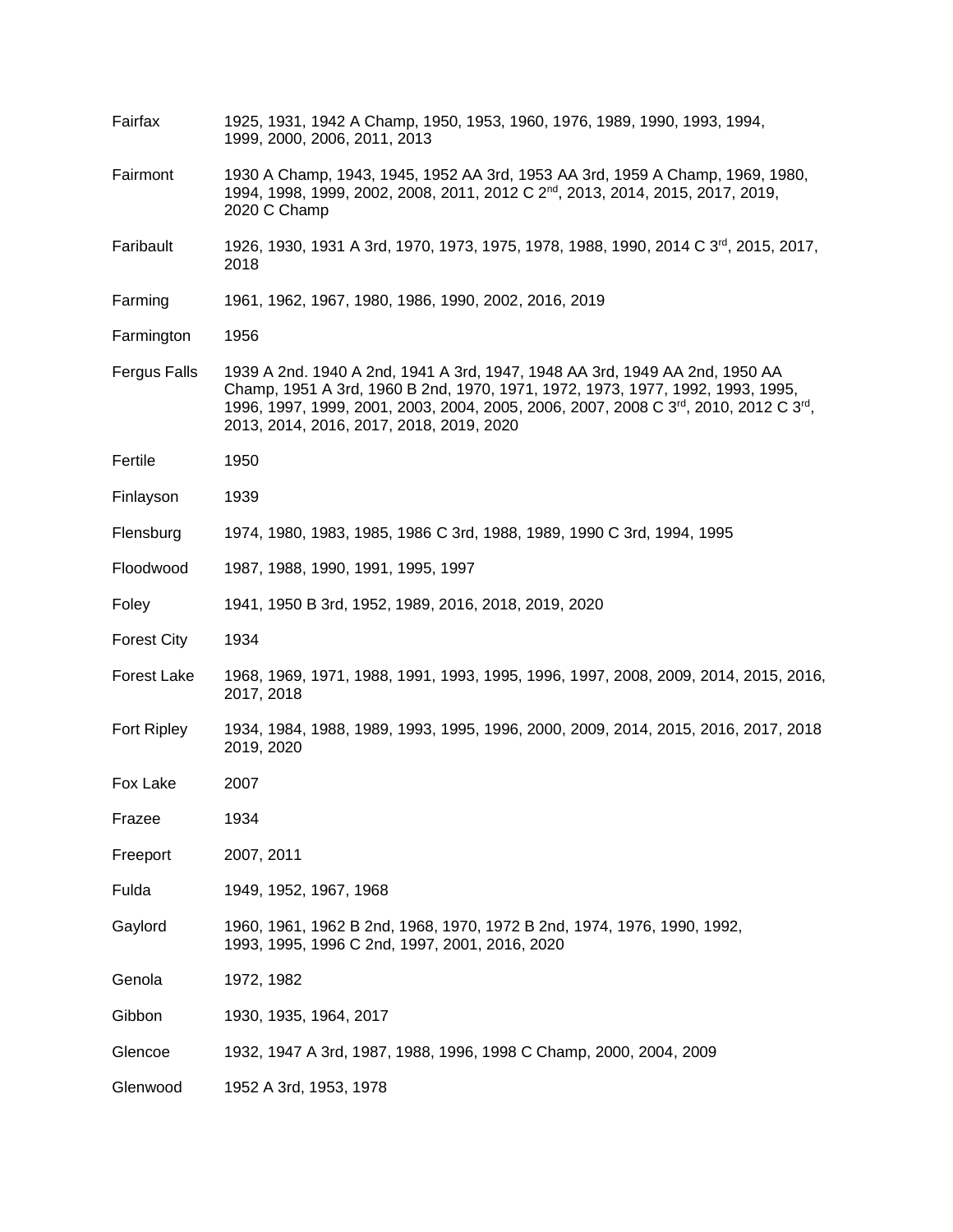| Glyndon              | 1985, 1987, 1988 C 3rd, 1989, 1990, 1991, 1993, 1994, 1995 C 2nd, 2000                                                                                                                                               |  |  |
|----------------------|----------------------------------------------------------------------------------------------------------------------------------------------------------------------------------------------------------------------|--|--|
| Grand Meadow 1948    |                                                                                                                                                                                                                      |  |  |
| <b>Grand Rapids</b>  | 1953, 1955, 1960, 1969, 1970, 1974, 1984, 1991, 1992, 1997, 1998, 1999<br>2001, 2002, 2004, 2006                                                                                                                     |  |  |
| <b>Granite Falls</b> | 1950, 1955 B 2nd, 1960, 1962, 1963, 1966, 1967, 1969, 1970 B 3rd,<br>1972 B 3rd, 1979 B 2nd, 1987, 1988, 1989, 1991, 1992, 1993 C Champ, 1994,<br>1995, 1996, 1999, 2000, 2001, 2002 C Champ, 2003, 2004, 2005, 2007 |  |  |
| Green Isle           | 1972, 1982, 1983, 1984, 1985, 1987, 1989, 1992, 1993, 1994 C 3rd, 1998,<br>1999 C 2nd, 2001, 2002, 2003 C Champ, 2005, 2006, 2007, 2012 C 3 <sup>rd</sup> , 2013, 2014<br>2015 C 2 <sup>nd</sup> , 2017, 2019        |  |  |
| Hackensack           | 1936                                                                                                                                                                                                                 |  |  |
| Hadley               | 1940, 1942, 1943, 1945, 2001, 2003, 2015, 2016, 2017, 2018, 2019, 2020                                                                                                                                               |  |  |
| Hayfield             | 2003 C 2nd, 2004, 2005                                                                                                                                                                                               |  |  |
| Halstad              | 1955, 1956, 1958, 1959, 1965, 1966, 1967                                                                                                                                                                             |  |  |
| Hamburg              | 1969, 1974, 1975 3rd, 1997, 2000, 2004, 2006, 2015                                                                                                                                                                   |  |  |
| Hamel                | 1975, 1977, 1982, 1983, 1984, 1985 AA 3rd, 1987 B Champ, 1988 B 3rd,<br>1989 B 2nd, 1990, 1991, 1992 B 2nd, 1994, 1995, 1996 B 3rd, 1997 B Champ,<br>1998, 2000, 2019                                                |  |  |
| Hampton              | 1980, 1990 C 2nd, 1991, 2000, 2003, 2004, 2005, 2006, 2009, 2010, 2014, 2015, 2016<br>2017                                                                                                                           |  |  |
| Hancock              | 1926, 1930, 1936, 1967, 1968                                                                                                                                                                                         |  |  |
| Hanska               | 1958, 1959, 1997, 2008, 2009 C 2 <sup>nd</sup> , 2011, 2014, 2016, 2018, 2020                                                                                                                                        |  |  |
| Hansonville          | 1938, 1943, 1944                                                                                                                                                                                                     |  |  |
| Harmony              | 1933 B Champ, 1950                                                                                                                                                                                                   |  |  |
| Hastings             | 1951, 1986, 1987 C 3rd, 2001, 2002, 2006, 2007, 2009, 2010                                                                                                                                                           |  |  |
| Hayfield             | 2011                                                                                                                                                                                                                 |  |  |
| Hayward              | 1940                                                                                                                                                                                                                 |  |  |
| Hector               | 1934, 1935, 1971                                                                                                                                                                                                     |  |  |
| Henderson            | 1932, 2017                                                                                                                                                                                                           |  |  |
| Henning              | 1966, 1992                                                                                                                                                                                                           |  |  |
| Hermantown           | 1978, 1979, 1980, 1983                                                                                                                                                                                               |  |  |
| Heron Lake           | 1972, 1975, 1988, 1989                                                                                                                                                                                               |  |  |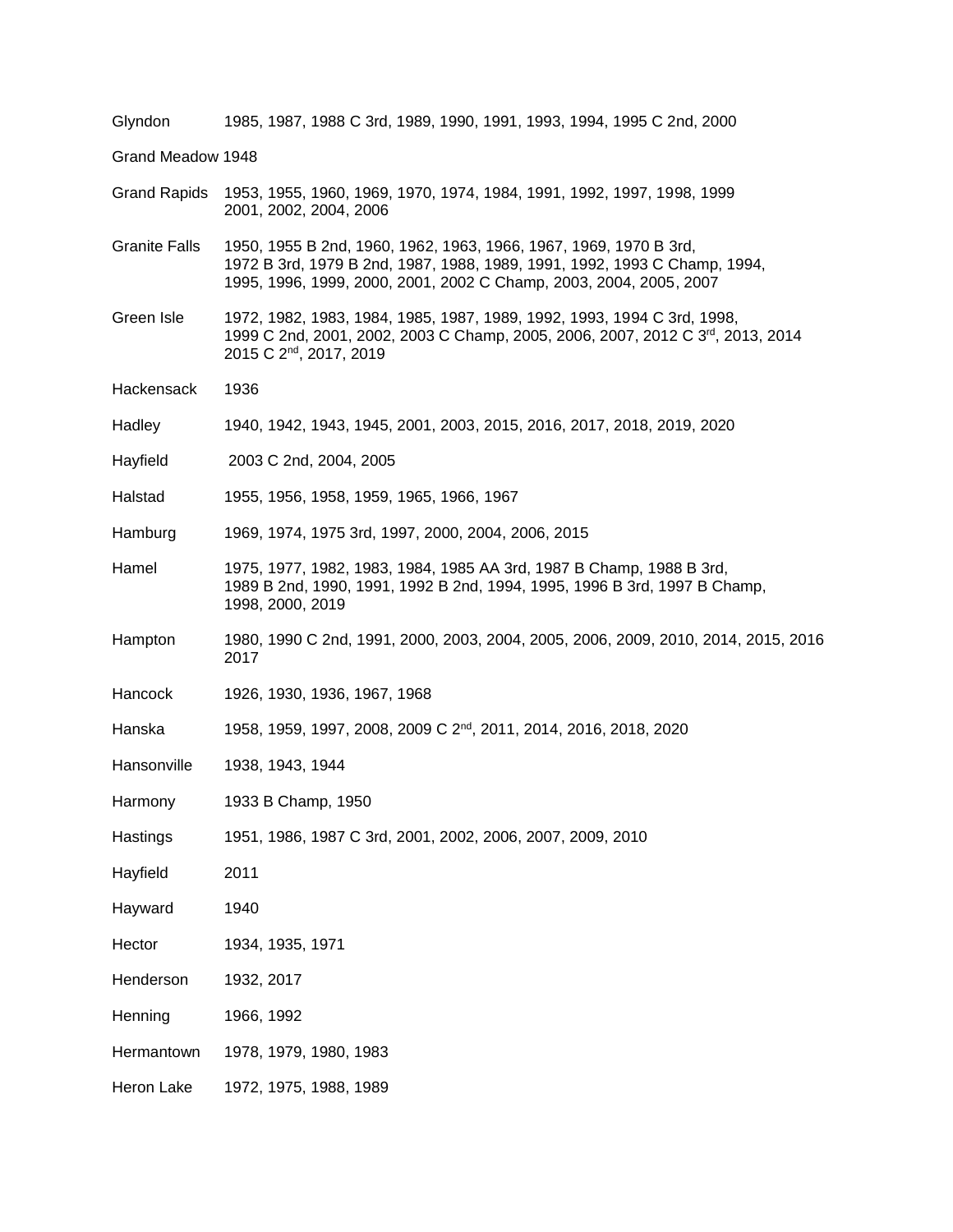| Hibbing                | 1927, 1947, 1952, 1954, 1972, 2018                                                                                                                                                                                                                                                                                        |  |  |  |
|------------------------|---------------------------------------------------------------------------------------------------------------------------------------------------------------------------------------------------------------------------------------------------------------------------------------------------------------------------|--|--|--|
| Hinckley               | 1951, 1956 B 3rd, 1958, 1959 B 3rd, 1970, 1972, 1974, 1978, 1981, 1986, 1987, 1988<br>1989 C 3rd, 1990, 1992, 1993, 1994, 1995, 1997, 2000, 2010, 2014, 2015                                                                                                                                                              |  |  |  |
| <b>Hill City</b>       | 1983, 1984, 1985, 1986                                                                                                                                                                                                                                                                                                    |  |  |  |
| Holdingford            | 1931, 1936 A 3rd, 1953 B 2nd, 1987, 1989, 2003, 2005 C Champ, 2007                                                                                                                                                                                                                                                        |  |  |  |
| Hopkins                | 1934, 2001 A 3rd, 2007, 2017                                                                                                                                                                                                                                                                                              |  |  |  |
| Howard Lake            | 1951, 1995, 1998, 2001, 2006, 2007, 2008, 2009, 2010 C 3 <sup>rd</sup> , 2012, 2013, 2014,<br>2015 C 3rd, 2017, 2018, 2019, 2020                                                                                                                                                                                          |  |  |  |
| Huntersville           | 1979, 1980                                                                                                                                                                                                                                                                                                                |  |  |  |
| Hutchinson             | 1944, 1945, 1955 A 2nd, 1969, 1989, 1992, 1993, 1994, 2002, 2007, 2009, 2010, 2013<br>2016 C 3rd, 2017, 2018, 2019 C 2nd,                                                                                                                                                                                                 |  |  |  |
| Inger                  | 1953                                                                                                                                                                                                                                                                                                                      |  |  |  |
| International<br>Falls | 1925, 1948, 1956                                                                                                                                                                                                                                                                                                          |  |  |  |
| lona                   | 1937 A 3rd, 1946 A 3rd                                                                                                                                                                                                                                                                                                    |  |  |  |
| Isanti                 | 1991, 1996, 2008, 2011 C Champ, 2014, 2015, 2019, 2020                                                                                                                                                                                                                                                                    |  |  |  |
| Isle                   | 1931                                                                                                                                                                                                                                                                                                                      |  |  |  |
| Ivanhoe                | 1937, 1939, 1940 A 3rd, 1941, 1954, 1955                                                                                                                                                                                                                                                                                  |  |  |  |
| Jackson                | 1993, 1995, 1996, 1997, 1998, 1999, 2000, 2005, 2008, 2012, 2014, 2018                                                                                                                                                                                                                                                    |  |  |  |
| Janesville             | 1934                                                                                                                                                                                                                                                                                                                      |  |  |  |
| <b>Jeffers</b>         | 1933, 1960                                                                                                                                                                                                                                                                                                                |  |  |  |
| Jordan                 | 1936, 1938 A 3rd, 1953, 1954, 1982 B 2nd, 1983 AA 3rd, 1985,<br>1986 C Champ, 1988 B 2nd, 1989 B 3rd, 1990 B 2nd, 1991 B 3rd, 1992 B 3rd,<br>1993, 1994 B Champ, 1996, 1997, 1998, 1999, 2000 B 3rd, 2001, 2002, 2004 B Champ,<br>2005, 2008, 2012, 2013 C 3rd, 2014 C 3rd, 2015, 2016, 2017, 2018, 2019 C Champ,<br>2020 |  |  |  |
| Karlstad               | 1966, 1974, 1975, 1978, 1982                                                                                                                                                                                                                                                                                              |  |  |  |
| Kasson                 | 1966, 2007, 2010                                                                                                                                                                                                                                                                                                          |  |  |  |
| Keewatin               | 1950                                                                                                                                                                                                                                                                                                                      |  |  |  |
| Kellogg                | 1926, 1969                                                                                                                                                                                                                                                                                                                |  |  |  |
| Kennedy                | 1963, 1968, 1969, 1970, 1971, 1972, 1977                                                                                                                                                                                                                                                                                  |  |  |  |
| Kensington             | 1951, 1952 B 3rd, 1971                                                                                                                                                                                                                                                                                                    |  |  |  |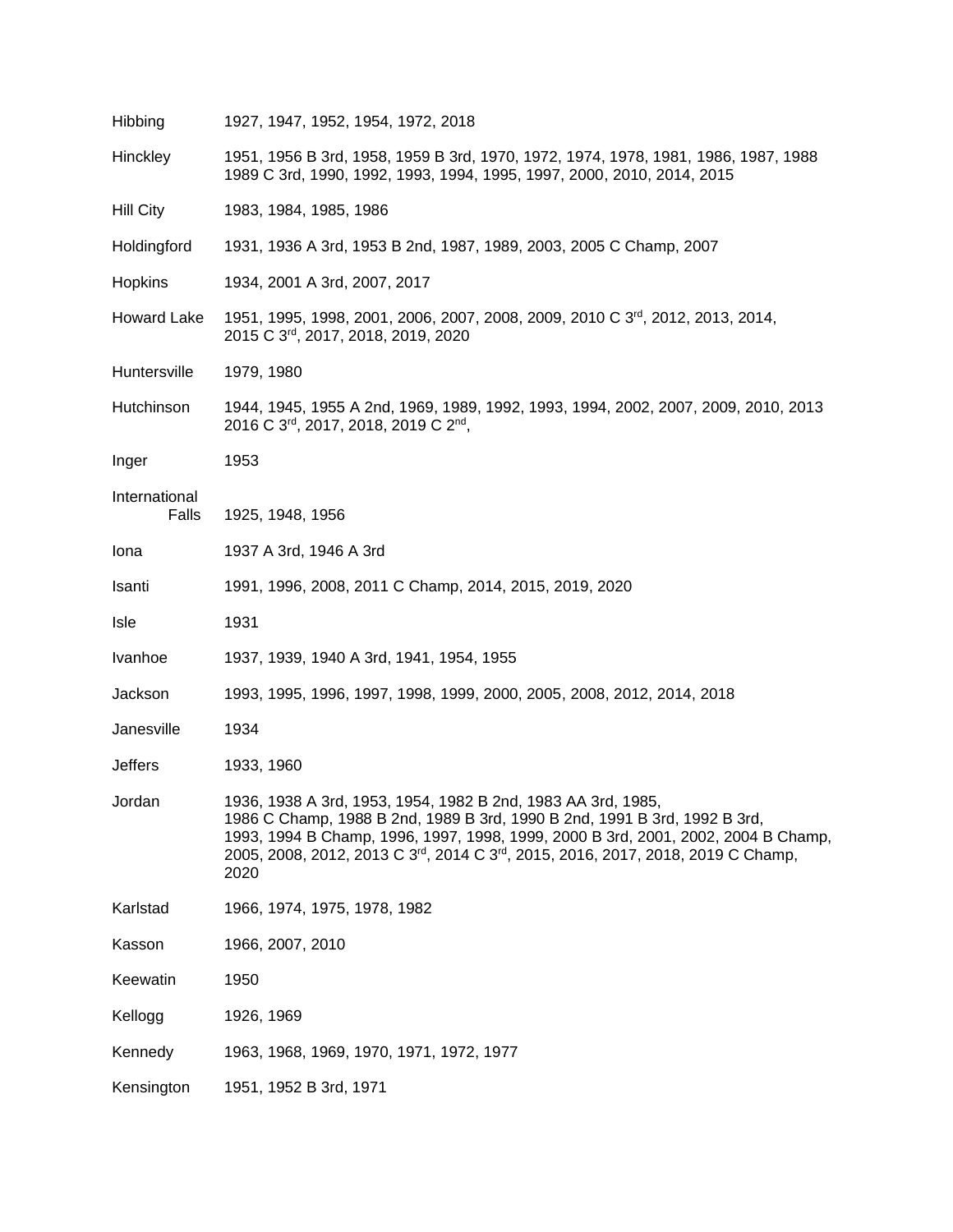| <b>Kettle River</b>                  | 1966                                                                                                                 |  |
|--------------------------------------|----------------------------------------------------------------------------------------------------------------------|--|
| Kiester                              | 1957, 1959, 1968                                                                                                     |  |
| Kimball                              | 1968, 1970, 1971, 1972, 1981, 1984, 1985, 2003, 2014, 2015, 2017 C Champ,<br>2018 C 3rd, 2020                        |  |
| Kingston                             | 1960                                                                                                                 |  |
| LaCrescent                           | 1949 B 2nd, 1957, 1960                                                                                               |  |
| Lafayette                            | 1932, 1933                                                                                                           |  |
| Lake City                            | 1927 3rd, 1931 C 2nd, 1933, 1937, 1972, 2018, 2019                                                                   |  |
| Lake Crystal                         | 2013                                                                                                                 |  |
| Lake Elmo                            | 1925                                                                                                                 |  |
| Lakefield                            | 1933                                                                                                                 |  |
| Lake Henry                           | 1959, 1969, 1970, 1971, 1975, 2000, 2001, 2010, 2011, 2012, 2013, 2015, 2017 C 2 <sup>nd</sup> ,<br>2018, 2019, 2020 |  |
| Lake Lillian                         | 1932                                                                                                                 |  |
| Lake Park                            | 1968                                                                                                                 |  |
| Lakeville                            | 1934 A 2nd, 1935, 2005                                                                                               |  |
| Lake Wilson                          | 1977, 1978, 1983, 1986, 1989                                                                                         |  |
| Lamberton                            | 1939, 2005, 2008, 2009, 2012, 2013, 2014, 2015, 2016, 2017, 2018, 2020                                               |  |
| Lanesboro                            | 1946, 1948                                                                                                           |  |
| Lastrup                              | 1973, 1974, 1975, 1978, 1979 B 3rd, 1980, 1982, 1996, 2008, 2010, 2012, 2013, 2014<br>2015, 2016 C3rd, 2018          |  |
| Lawrence Lake 1952, 1960, 1967, 1968 |                                                                                                                      |  |
| Leavenworth                          | 1933, 1949, 1951, 1977, 1984, 1985, 1986, 1987, 2012                                                                 |  |
| Le Center                            | 1950 A Champ, 1951 A 2nd, 1983, 1985, 1992                                                                           |  |
| Lester Prairie                       | 1944 A 3rd, 1948 B 3rd, 1950 B Champ, 1951 B 3rd, 1953                                                               |  |
| LeSueur                              | 1927, 1928, 1930 B 2nd, 1931, 1971, 1997, 1998, 2004                                                                 |  |
| Lewiston                             | 1938, 1954                                                                                                           |  |
| Lewisville                           | 1933                                                                                                                 |  |
| Litchfield                           | 1950 AA 3rd, 1951 AA Champ, 1953 AA 2nd, 1978, 1979, 1986, 1990,<br>1993, 1994, 1998, 1999, 2000, 2001, 2002         |  |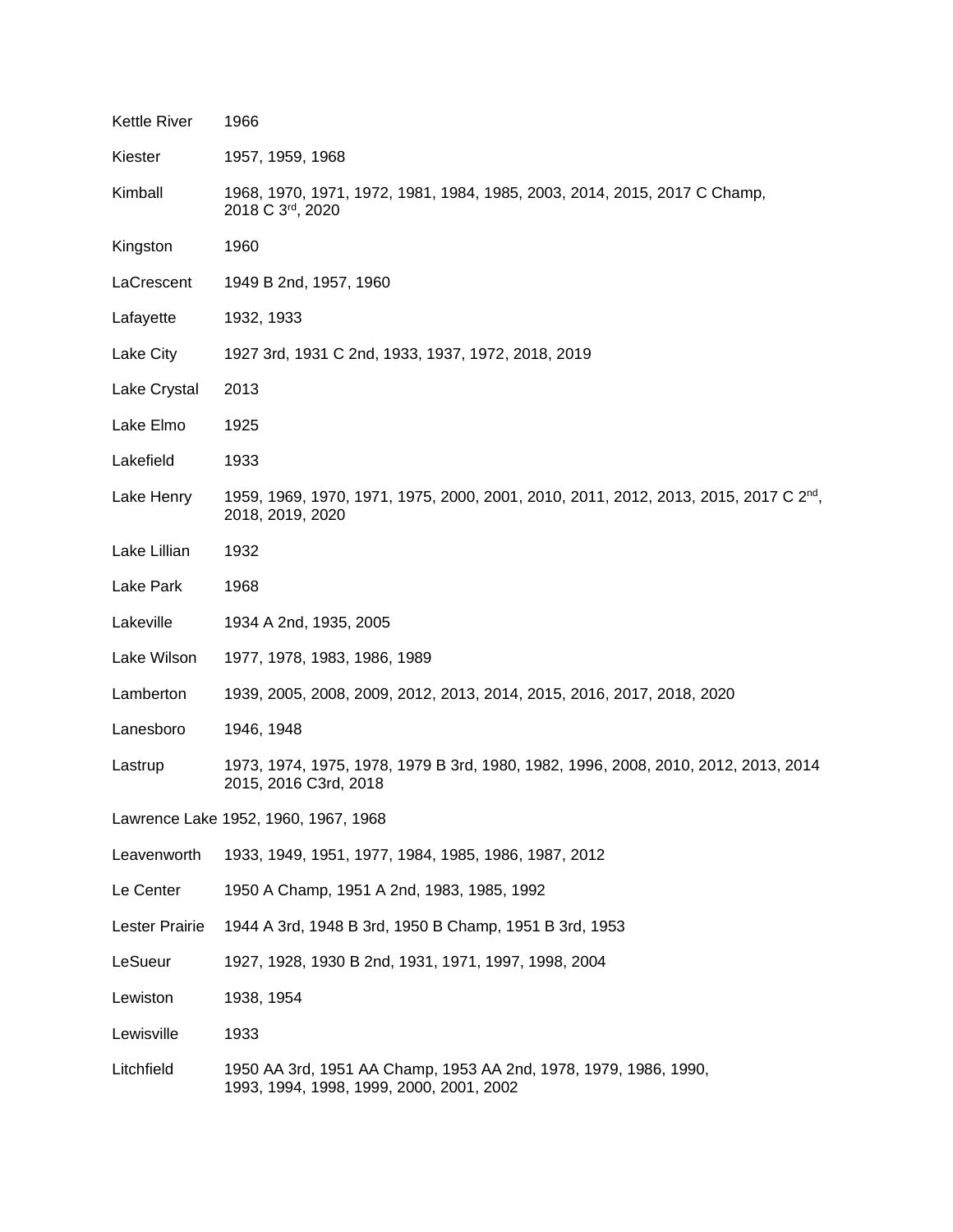| Little Falls | 1933, 1935                                                                                                                                                                                                                                              |  |
|--------------|---------------------------------------------------------------------------------------------------------------------------------------------------------------------------------------------------------------------------------------------------------|--|
| Indians      | 1958, 1961, 1962 B Champ, 1966, 1967, 1968                                                                                                                                                                                                              |  |
| Red Sox      | 1949 B Champ, 1950 B 3rd, 1951, 1953 A 2nd, 1954 A 2nd, 1955 A3rd,<br>1956 A 2nd, 1958 A 2nd, 1959                                                                                                                                                      |  |
| Long Lake    | 1984                                                                                                                                                                                                                                                    |  |
| Long Prairie | 1930 B 3rd, 1960, 2014, 2015                                                                                                                                                                                                                            |  |
| Lonsdale     | 1955, 1958, 1967, 1969, 1973, 1976, 1978, 1979 B 3rd, 1981, 1982,<br>1984, 1985, 1988, 1996, 1997, 1998, 2002 C 2nd, 2003, 2005, 2006<br>2009                                                                                                           |  |
| Loretto      | 1969, 1989, 1991, 1992, 1997, 2009, 2010, 2012, 2013, 2014, 2015, 2016                                                                                                                                                                                  |  |
| Luverne      | 1990, 1992, 1999, 2000, 2001, 2007, 2010, 2013, 2014, 2015, 2019, 2020                                                                                                                                                                                  |  |
| Luxemburg    | 2014, 2018                                                                                                                                                                                                                                              |  |
| Mabel        | 1947                                                                                                                                                                                                                                                    |  |
| Madelia      | 1931 C Champ, 1933                                                                                                                                                                                                                                      |  |
| Madison      | 1924, 1952, 2012                                                                                                                                                                                                                                        |  |
| Mankato      | 1928 Champ, 1932, 1933, 1957, 1960 A 3rd, 1961                                                                                                                                                                                                          |  |
| Twins        | 1980, 1981, 1982, 1985, 1989, 1994, 1995, 1997, 1998, 2000, 2002, 2004,<br>2005 B Champ, 2006 B 2 <sup>nd</sup> , 2007 B 3rd, 2008 B Champ, 2009, 2010, 2011 B 3 <sup>rd</sup><br>2012                                                                  |  |
| Mets         | 2010, 2011 C 3rd,                                                                                                                                                                                                                                       |  |
| Maple Lake   | 1925, 1931 B Champ, 1932, 1933, 1934 A 3rd, 1936 AA 2nd, 1939 A Champ,<br>1947, 1958, 1977, 1979, 1980, 1981, 1983, 1986, 1987, 1989, 1992,1994 B 3 <sup>rd</sup> ,<br>1995, 2008 B 3rd, 2011, 2012 C Champ, 2013, 2014, 2016, 2017, 2018, 2019<br>2020 |  |
| Maple Plain  | 1986, 1987, 1988 C 2 <sup>nd</sup> , 2004, 2005, 2006, 2008, 2012, 2015                                                                                                                                                                                 |  |
| Marble       | 1924 3rd, 1955, 1957, 1958 B 3rd, 1976, 1977, 1980, 1981, 1983, 1986, 1988,<br>1992, 1993, 1996, 1997, 2003, 2019                                                                                                                                       |  |
| Marshall     | 1945, 1946, 1950, 1951, 1961, 1973, 1974, 1975, 1976, 1977, 1980,<br>1981, 1982, 1983, 1984, 1985, 1988, 1989, 1990, 1998, 2000, 2001, 2003, 2007<br>2008, 2009, 2010                                                                                   |  |
| Marystown    | 1952, 1953                                                                                                                                                                                                                                              |  |
| Matawan      | 1931 C 3rd                                                                                                                                                                                                                                              |  |
| Mayer        | 1943, 1945 A 2nd, 1973 3rd, 1974, 1991, 1992, 1995                                                                                                                                                                                                      |  |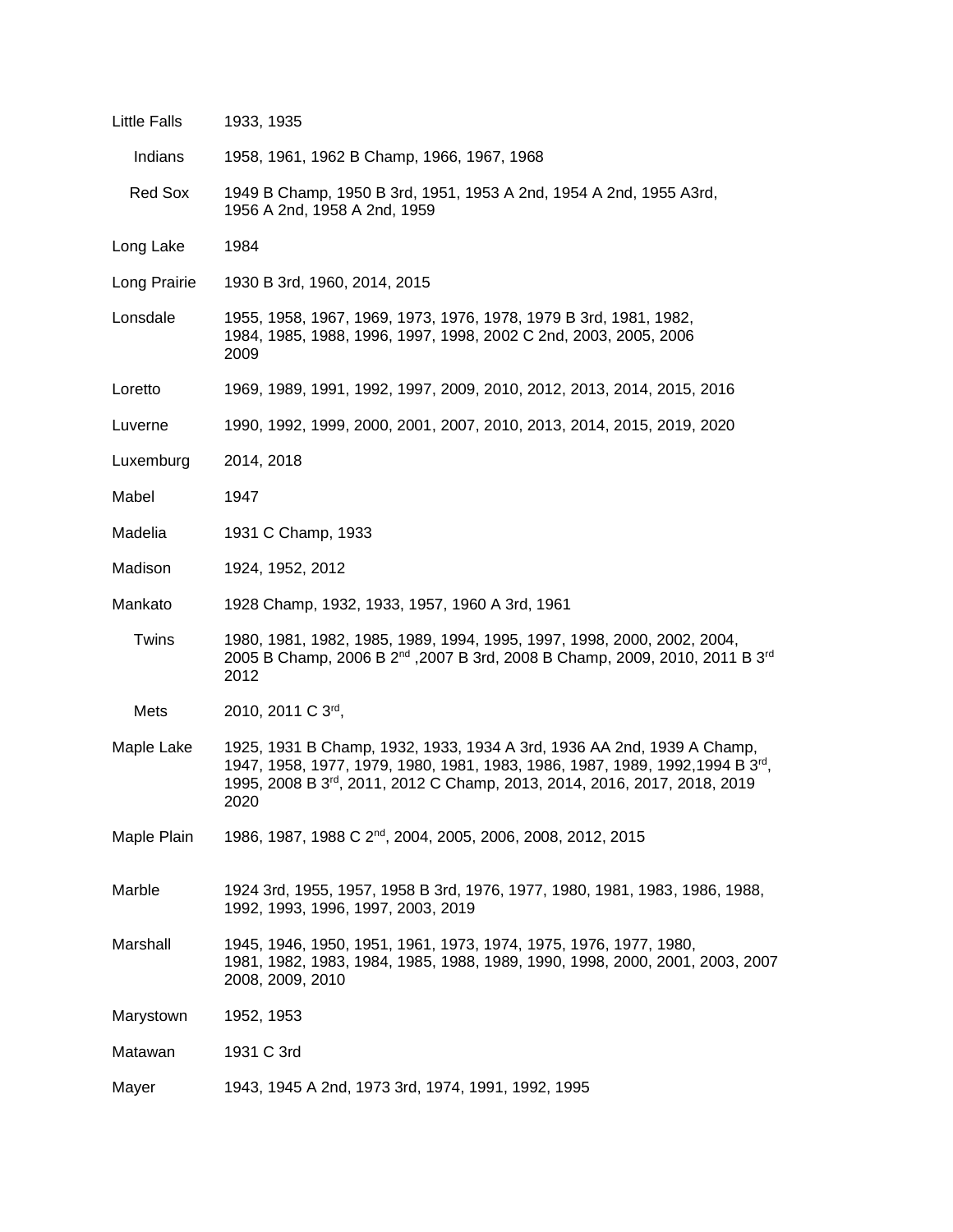| Meire Grove                                                                                                                                                                                                                                                                                                                                                                                                                                                                             | 1973, 1977, 1979, 1981, 1983, 1984, 1987                                                                                                                                                                                                                                                                                                                                                                                                                                                                                                                                                                                                                                                                                                                                                            |
|-----------------------------------------------------------------------------------------------------------------------------------------------------------------------------------------------------------------------------------------------------------------------------------------------------------------------------------------------------------------------------------------------------------------------------------------------------------------------------------------|-----------------------------------------------------------------------------------------------------------------------------------------------------------------------------------------------------------------------------------------------------------------------------------------------------------------------------------------------------------------------------------------------------------------------------------------------------------------------------------------------------------------------------------------------------------------------------------------------------------------------------------------------------------------------------------------------------------------------------------------------------------------------------------------------------|
| Melrose                                                                                                                                                                                                                                                                                                                                                                                                                                                                                 | 1949, 1991 C 3rd, 1999, 2000, 2002, 2004                                                                                                                                                                                                                                                                                                                                                                                                                                                                                                                                                                                                                                                                                                                                                            |
| Menahga                                                                                                                                                                                                                                                                                                                                                                                                                                                                                 | 1958, 1959, 1961, 1977, 1978, 1979                                                                                                                                                                                                                                                                                                                                                                                                                                                                                                                                                                                                                                                                                                                                                                  |
| Midway                                                                                                                                                                                                                                                                                                                                                                                                                                                                                  | 1972, 1981, 1982, 1984, 1985, 1986, 1987, 1989, 1990, 1991, 1994, 1995, 2005, 2008<br>2009, 2010 C Champ, 2012, 2013, 2017, 2018, 2020                                                                                                                                                                                                                                                                                                                                                                                                                                                                                                                                                                                                                                                              |
| Miesville                                                                                                                                                                                                                                                                                                                                                                                                                                                                               | 1962, 1967, 1968 B 2nd, 1969, 1970, 1972, 1976, 1978 B Champ, 1979, 1982 B 3rd,<br>1987, 1988, 1989 B Champ, 1990, 1991 B 2nd, 1992 B Champ, 1993 B 2nd, 1994,<br>1995 B Champ, 1996, 1998 B 3rd, 2007 B Champ, 2008, 2009, 2011, 2015,<br>2016 B Champ, 2017 B Champ, 2018 B 2 <sup>nd</sup> , 2019, 2020                                                                                                                                                                                                                                                                                                                                                                                                                                                                                          |
| Milaca                                                                                                                                                                                                                                                                                                                                                                                                                                                                                  | 1936                                                                                                                                                                                                                                                                                                                                                                                                                                                                                                                                                                                                                                                                                                                                                                                                |
| Milroy Irish                                                                                                                                                                                                                                                                                                                                                                                                                                                                            | 2016, 2017                                                                                                                                                                                                                                                                                                                                                                                                                                                                                                                                                                                                                                                                                                                                                                                          |
|                                                                                                                                                                                                                                                                                                                                                                                                                                                                                         | Milroy Yankees 1947, 1948, 1949, 1950 A 3 <sup>rd</sup> , 1954 B Champ, 1955, 1965 B 3rd, 1966, 1969, 1973,<br>1982, 1984, 1985, 1986, 1989, 1992, 1994 C 2nd, 1998, 2000, 2001, 2002, 2005, 2006,<br>2007, 2008, 2009, 2012, 2013, 2018                                                                                                                                                                                                                                                                                                                                                                                                                                                                                                                                                            |
| Miltona                                                                                                                                                                                                                                                                                                                                                                                                                                                                                 | 1973, 1975, 1976, 1977, 2011                                                                                                                                                                                                                                                                                                                                                                                                                                                                                                                                                                                                                                                                                                                                                                        |
| MINNEAPOLIS:<br>A&B Sports<br>Adrian's<br>Albert's Gators<br>Angel's<br>Anglesey Cafe<br>Baseball 365<br><b>Banana Distributors</b><br><b>Bearcats</b><br>Bottineau's<br>Champions<br>Christy's<br>Cobra's<br>Cozy's<br><b>Cream of Nuts</b><br><b>Continental Diamond</b><br>Dave's Sports<br><b>DeVacs</b><br>Druk's<br>East Hennepin Merc<br>Flour City<br><b>Franklin Creameries</b><br>Halek's<br>Hansord's<br><b>Heinies</b><br>Honeywell<br>J Botten<br>Jersey's<br>Joe Senser's | 1963 A Champ, 1964 2nd, 1969<br>1992, 1993, 1995 A 2 <sup>nd</sup><br>2010<br>1991 A Champ, 1992 A Champ, 1993 A 2nd, 1994 A Champ, 1996, 1997,<br>1998, 2000, 2003, 2006, 2007, 2011, 2012 A 2 <sup>nd</sup> , 2015, 2016, 2017, 2019<br>2020<br>1938 AA 3rd, 1940 AA 3rd<br>2017, 2018, 2020<br>1946 AA 2nd, 1948 AA 2nd, 1949<br>1933 AA 3rd<br>1926 3rd<br>1986<br>1969<br>1999, 2000 A 2nd, 2002, 2003 A 3rd, 2004, 2005, 2007, 2010 A 3rd, 2013 A 2nd,<br>2014, 2015 A 3rd, 2016, 2018, 2019 A Champ, 2020 A 2nd<br>1958<br>1930 A 3rd<br>2014, 2015, 2016 A 3rd<br>1999<br>1953 A 3rd, 1954<br>1998<br>1932<br>1934<br>1927 3rd, 1928<br>1982, 1983, 1985 A Champ<br>1965 A 3rd<br>1937 AA Champ<br>1945 AA 2nd, 1947<br>1986, 1987, 1988 A Champ, 1989, 1991, 1994<br>1934 AA Champ<br>1995 |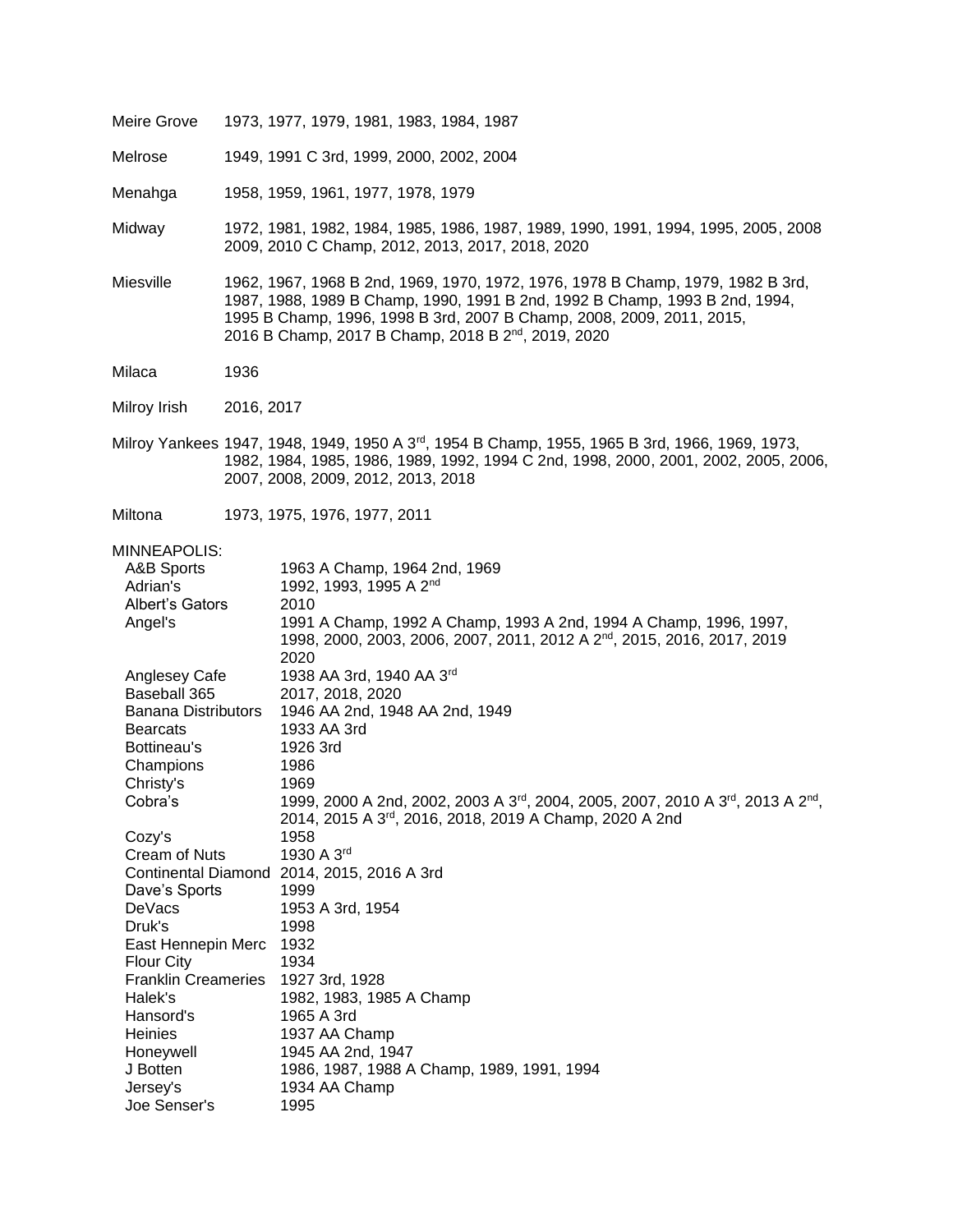| Knickerbockers                      |              | 1987                                                                                                                                                     |
|-------------------------------------|--------------|----------------------------------------------------------------------------------------------------------------------------------------------------------|
| Kopp Insurance                      |              | 1955, 1957                                                                                                                                               |
| Lakers                              |              | 1999, 2008, 2011, 2012, 2014 A 3rd, 2015, 2016                                                                                                           |
| Lakonias                            |              | 1981, 1982, 1983 A 2nd, 1984                                                                                                                             |
| Lions Sign                          |              | 1935                                                                                                                                                     |
| Local 544                           |              | 1939 AA 2 <sup>nd</sup>                                                                                                                                  |
| Lyon's Pub                          |              | 1990, 1991, 1993, 1994 A 3rd, 1995 A 3rd, 1996, 1997 A 3rd,                                                                                              |
|                                     |              | 2000 A 3rd, 2002 A 3rd, 2003, 2004, 2006, 2008, 2009, 2010, 2011 A 2 <sup>nd</sup> , 2013,                                                               |
|                                     |              | 2014, 2017, 2018 A 2 <sup>nd</sup> , 2019, 2020                                                                                                          |
| <b>Marshall Terrace</b>             |              | 1928                                                                                                                                                     |
| Metro Knights                       |              | 2019, 2020                                                                                                                                               |
| <b>Metro Merchants</b>              |              | 2005, 2012                                                                                                                                               |
| Miller HiLife                       |              | 1933 AA 3rd                                                                                                                                              |
| <b>Mitby Sathers</b>                |              | 1942 AA 2nd, 1943 AA Champ, 1950, 1951, 1952                                                                                                             |
| Mr Roberts                          |              | 1977 A Champ                                                                                                                                             |
| Moose Lodge                         |              | 1989, 1990                                                                                                                                               |
| Mudcats                             |              | 2020                                                                                                                                                     |
| Mustangs                            |              | 1992                                                                                                                                                     |
| Northwest                           |              | 2015, 2020                                                                                                                                               |
| O'Garas                             |              | 2001                                                                                                                                                     |
| Patriots                            |              | 2013                                                                                                                                                     |
| Phil's Tavern                       |              | 1941 AA 3rd                                                                                                                                              |
| Polish White Eagle                  |              | 1935                                                                                                                                                     |
| Quarterback Club                    |              | 1969                                                                                                                                                     |
| Regan's                             |              | 1931 A 3rd, 1932                                                                                                                                         |
| Rocks                               |              | 2009                                                                                                                                                     |
| Sanitary Ice<br>Sporting Goods Inc. |              | 1934 AA 3rd, 1935<br>1991, 1992                                                                                                                          |
| Sports Break                        |              | 2006                                                                                                                                                     |
| <b>Stewart Title</b>                |              | 1996, 1997, 1998, 1999                                                                                                                                   |
| <b>TCOP</b>                         |              | 1944 AA 3rd                                                                                                                                              |
| <b>Teamsters</b>                    |              | 1956 A Champ                                                                                                                                             |
| <b>Tonka Batters</b>                |              | 1929                                                                                                                                                     |
| <b>Twin City Federal</b>            |              | 1959, 1960, 1961 A Champ                                                                                                                                 |
| <b>Twin City Saints</b>             |              | 2019                                                                                                                                                     |
| <b>Wesley Homes</b>                 |              | 2001, 2004, 2005 A Champ, 2006 A 2nd, 2007 A 3rd, 2008, 2009                                                                                             |
| <b>West Gate</b>                    |              | 1936 AA 3rd                                                                                                                                              |
| Whiskey Junction                    |              | 1988                                                                                                                                                     |
| <b>White Sox</b>                    |              | 1995                                                                                                                                                     |
|                                     |              |                                                                                                                                                          |
| Minneota                            |              | 1936                                                                                                                                                     |
|                                     |              |                                                                                                                                                          |
| Minnesota Lake                      |              | 1938, 1941, 1942, 1978 B 3rd, 1979, 1982, 1984, 1985, 1987,                                                                                              |
|                                     |              | 1989, 1990, 1991, 1994, 1995, 1997, 1998, 2000, 2005, 2016                                                                                               |
|                                     |              |                                                                                                                                                          |
|                                     |              |                                                                                                                                                          |
| Minnetonka                          |              | 1977, 1978, 1979, A 2nd, 1983, 1989, 1994 A 2nd, 1995, 1996 2nd,                                                                                         |
|                                     |              | 1997 A Champ, 1998 A Champ, 1999 A Champ, 2000, 2001 A Champ,                                                                                            |
|                                     |              | 2002, 2003 A Champ, 2004 A Champ, 2005, 2006 A Champ, 2007 A Champ,                                                                                      |
|                                     |              | 2008, 2009 A Champ, 2010 A Champ, 2011, 2012 A Champ. 2013, 2014 A 2 <sup>nd</sup> ,<br>2015 A Champ, 2016 A Champ, 2017 A Champ, 2018 A 3rd, 2019 A 2nd |
|                                     | 2020 A Champ |                                                                                                                                                          |
|                                     |              |                                                                                                                                                          |
| Montgomery                          |              | 1931, 1998, 1999, 2002, 2016                                                                                                                             |
|                                     |              |                                                                                                                                                          |
| Montevideo                          | 1978, 2014   |                                                                                                                                                          |
|                                     |              |                                                                                                                                                          |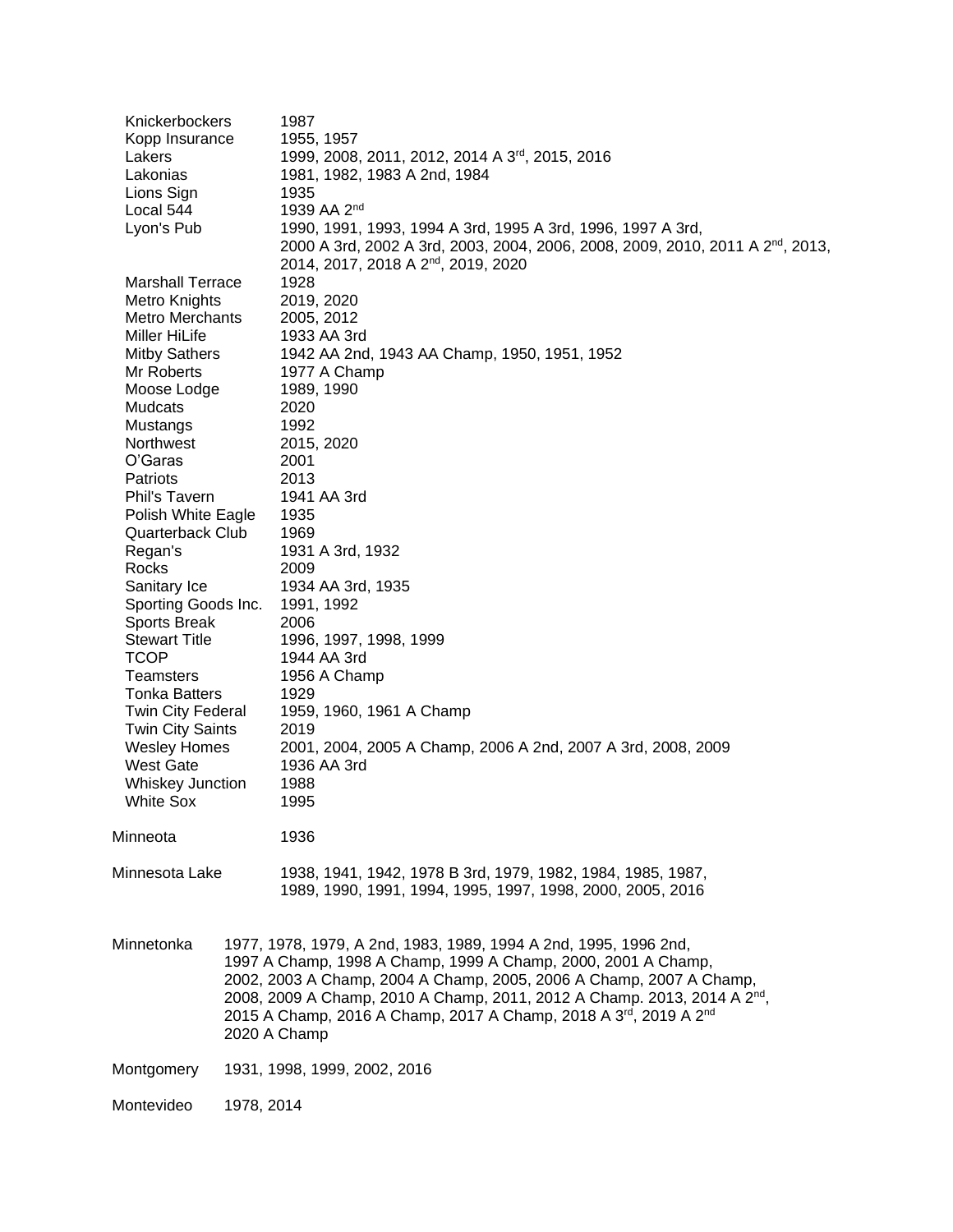| Monticello                                  | 1944 A 2nd, 1969, 1970, 1999, 2000, 2003, 2015, 2016                                                                                                                                   |
|---------------------------------------------|----------------------------------------------------------------------------------------------------------------------------------------------------------------------------------------|
| Moorhead<br><b>Brewers</b>                  | 1979, 1980, 1981, 1982, 2002, 2004 C 3rd, 2005, 2006, 2007, 2009, 2010 B 2 <sup>nd</sup><br>2011, 2013, 2014 B 3rd, 2015 B 2nd, 2016 B 2nd, 2017 B 3rd, 2018 B 3rd, 2019<br>2020 B 2nd |
| <b>Miners</b><br><b>Bulldogs</b><br>Mudcats | 2002, 2005, 2009<br>2013<br>2019, 2020                                                                                                                                                 |
| Moose Lake                                  | 1940, 1967, 1968, 1969                                                                                                                                                                 |
| Morris                                      | 1942, 1957, 1981, 1986, 1987, 1988 C 3rd, 1989 C Champ, 1994, 1997, 1998,<br>1999 C 3rd, 2004, 2012, 2013, 2015, 2019, 2020                                                            |
| Morristown                                  | 1963, 1966, 1988, 1989, 2019                                                                                                                                                           |
| Mora                                        | 1927 Champ, 1928, 2014, 2015, 2017, 2018, 2019, 2020                                                                                                                                   |
| Motley                                      | 1976, 1977, 1980, 1981, 1982, 1983, 1984, 1985                                                                                                                                         |
| Nashwauk                                    | 1947, 1958                                                                                                                                                                             |
| Nett Lake                                   | 1941                                                                                                                                                                                   |
|                                             | New Germany 1967, 1968, 1970, 1971 B 3rd, 1997                                                                                                                                         |
| New London-<br>Spicer                       | 2003, 2008, 2012, 2015, 2018, 2019                                                                                                                                                     |
| New Market                                  | 1971, 1984, 2013, 2014, 2015, 2017, 2018, 2019                                                                                                                                         |
| New Munich                                  | 1965, 2000, 2001, 2004, 2005, 2012, 2014, 2015, 2019 C 3rd,                                                                                                                            |
| New Prague                                  | 1925, 1983, 1986, 1988, 1989, 1990, 1991, 1992, 1993, 1995, 1996,<br>1997, 2010, 2011, 2013, 2017 C 3rd, 2018, 2020                                                                    |
| New Richland                                | 1933 B 2nd, 1981                                                                                                                                                                       |
| New Ulm<br><b>Brewers</b>                   | 1939 A 3rd, 1941 A Champ, 1943 A Champ, 1947 AA 2nd, 1949, 1967, 1991, 1993,<br>2000 C 3rd, 2001, 2002, 2003, 2010, 2012, 2013, 2014 C 2 <sup>nd</sup> , 2015, 2019, 2020              |
| Kaiserhoff                                  | 1975, 1980 B Champ, 1990, 1991, 1992, 1993, 1994, 1995, 1996, 1997, 1999, 2000,<br>2004, 2005, 2006                                                                                    |
| Millers                                     | 1947, 1966, 1971, 1972                                                                                                                                                                 |
|                                             | New York Mills 1929 3rd, 1962, 1968, 1969, 1975, 2016, 2017                                                                                                                            |
| Nicollet                                    | 1934                                                                                                                                                                                   |
| Nimrod                                      | 1998, 2001, 2002, 2015                                                                                                                                                                 |
| Nisswa                                      | 1938, 1963 1979, 2011, 2012, 2014, 2015 C 3 <sup>rd</sup> , 2016, 2019                                                                                                                 |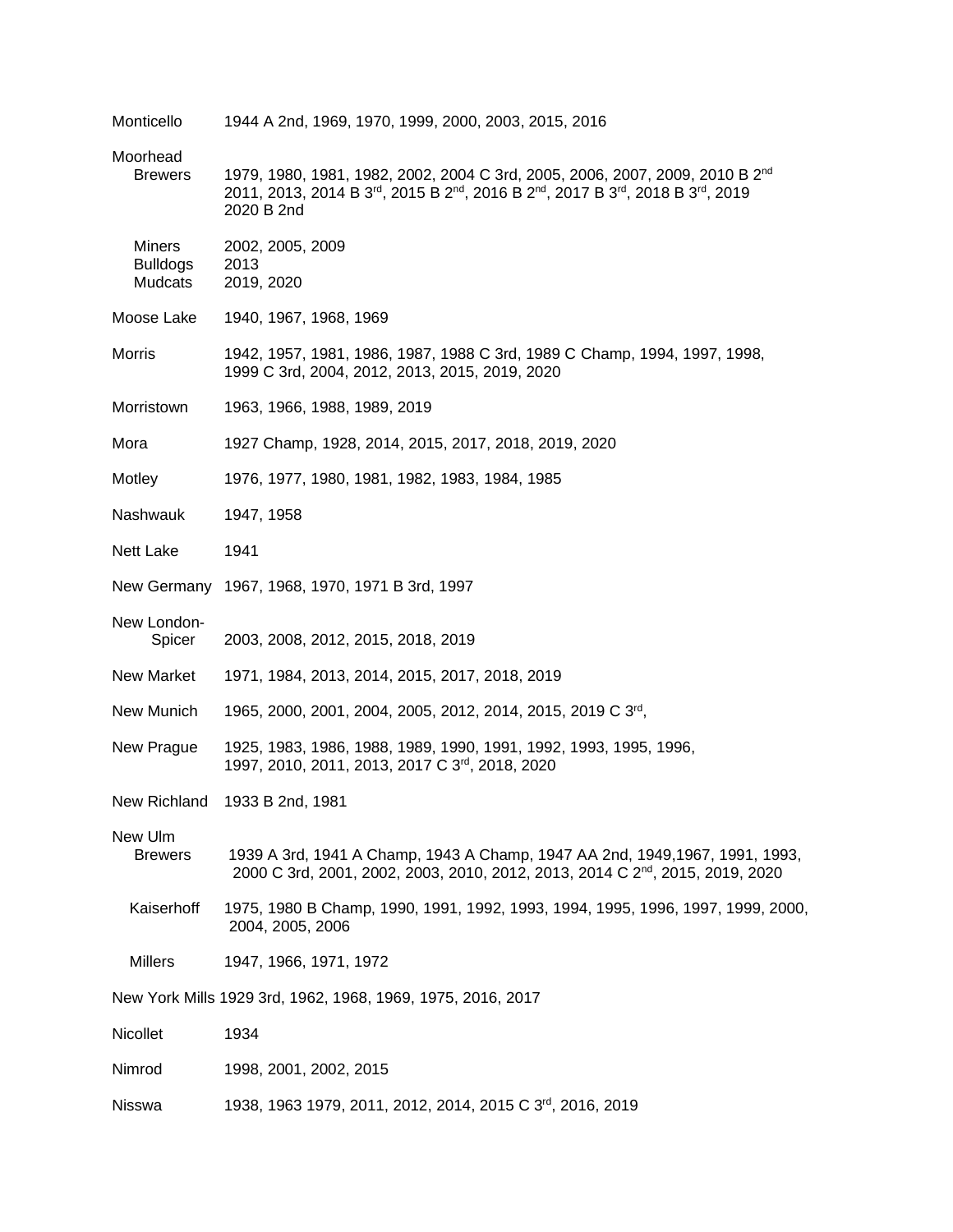| North Branch            | 1933                                                                                                                                                                             |
|-------------------------|----------------------------------------------------------------------------------------------------------------------------------------------------------------------------------|
| Northfield              | 1966, 1997, 2004, 2017, 2018, 2019, 2020                                                                                                                                         |
| Northrup                | 1936                                                                                                                                                                             |
| North St Paul           | 1935 AA 2nd, 1936 AA 3rd, 1940 AA 2nd, 1941 AA 3rd, 1957, 1963                                                                                                                   |
| Norway Lake             | 1966, 1968 B 3rd, 1976                                                                                                                                                           |
| Norway Lake-<br>Sunburg | 2005                                                                                                                                                                             |
| Norwood                 | 1954 B 3rd, 1955, 1956, 1957 B 2nd, 1958 B 2nd, 1960 B 3rd, 1962, 1963,<br>1976, 1978, 1980, 1981                                                                                |
| Nowthen<br>Olivia       | 1937, 1938, 1943 B 2nd, 1971, 1972, 1973, 1974<br>1941, 1947 A 3rd, 1950                                                                                                         |
| Onamia                  | 1932, 1935                                                                                                                                                                       |
| Oronoco                 | 1932, 1934                                                                                                                                                                       |
| Ortonville              | 1954, 1957, 1969, 2016, 2018                                                                                                                                                     |
| Osakis                  | 1988                                                                                                                                                                             |
| Oshawa                  | 1939                                                                                                                                                                             |
| Osseo                   | 1929 3rd, 1933                                                                                                                                                                   |
| Owatonna                | 1931, 1933 A 2nd, 1935 A 2nd, 1936, 1938 A Champ, 1941 AA Champ,<br>1956, 1959, 1964 A 3rd, 1968, 1971, 1972, 1980 B 3rd, 1983, 1988, 1992, 1993<br>2008, 2009, 2013, 2014, 2015 |
| Palmer                  | 1978                                                                                                                                                                             |
| Park Rapids             | 1953, 1974                                                                                                                                                                       |
| Paynesville             | 1982, 1983                                                                                                                                                                       |
|                         | Pelican Rapids 2011, 2014, 2015, 2016, 2017, 2018                                                                                                                                |
| Pengilly                | 1951, 1970, 1971, 1979, 1982, 1985, 1986, 1987                                                                                                                                   |
| Perham                  | 1949, 1954, 1956, 1958, 1959, 1961 B 2nd, 1965, 1966 B Champ,<br>1967 B 2nd, 1981, 1982, 1983, 1984, 1985, 1993, 1996, 1997, 1998,<br>2002, 2003, 2004, 2006, 2019               |
| Pierz                   | 1942, 1944, 1945, 1948 B 3rd, 1952 B 3rd, 1957, 1967, 1977, 1988, 1990,<br>1998, 2002, 2006                                                                                      |
| Pine City               | 1950, 1952 B 2nd, 1953 B 3rd, 1961, 1962                                                                                                                                         |
| Pine Island             | 1933 B 3rd, 1943, 1944                                                                                                                                                           |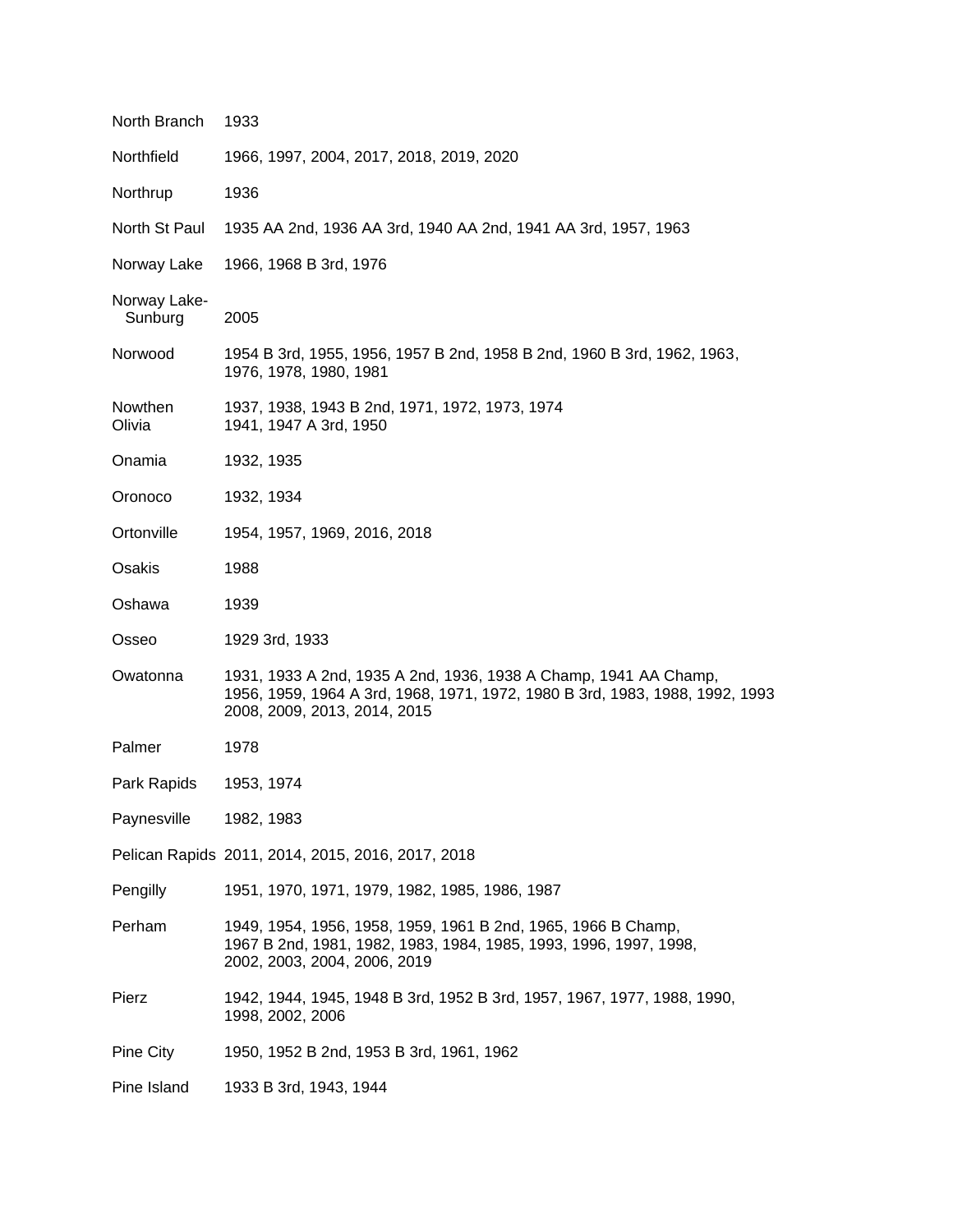| Pine Lake           | 1925 2nd                                                                                                                                                                                                                                                                      |
|---------------------|-------------------------------------------------------------------------------------------------------------------------------------------------------------------------------------------------------------------------------------------------------------------------------|
| Pipestone           | 1947, 1954, 1956 A 3rd, 1957 B 3rd, 1958 B Champ, 1959, 1960 B Champ,<br>1962, 1963 B 2nd, 1965, 1971, 1996, 2004, 2006, 2011                                                                                                                                                 |
| Plato               | 1977, 1979, 1983, 1988, 1990, 1995, 1996 C Champ, 2001, 2002, 2005, 2007 C Champ,<br>2009, 2013, 2014, 2015 C Champ, 2016, 2017, 2018 C Champ                                                                                                                                 |
| Plummer             | 1940                                                                                                                                                                                                                                                                          |
| Princeton           | 1935, 1975, 1979, 1989, 1992, 1994, 1998, 1999, 2000 C 2nd, 2001, 2002,<br>2003, 2004, 2005, 2007, 2009, 2018                                                                                                                                                                 |
| Prior Lake<br>Jays  | 1968, 1969 B 2nd, 1970 B 3rd, 1971 B 3rd, 1972, 1975 Champ, 1976 Champ,<br>1987, 1988, 1989, 1993, 1994, 1995, 1996, 2001, 2009 B 2 <sup>nd</sup> , 2020                                                                                                                      |
| Mudcats             | 2011, 2012, 2016, 2019, 2020                                                                                                                                                                                                                                                  |
| Proctor             | 1990                                                                                                                                                                                                                                                                          |
| Randall             | 1966, 1969, 1971, 1977, 1992, 1993, 1994, 2020                                                                                                                                                                                                                                |
| Randolph            | 1943, 1944, 2008                                                                                                                                                                                                                                                              |
| Raymond             | 1937, 1998, 2004, 2005, 2006, 2010, 2011, 2012, 2013, 2015, 2016 C Champ<br>2017, 2018, 2019                                                                                                                                                                                  |
| Red Eye             | 1991, 1993, 1997                                                                                                                                                                                                                                                              |
| Red Lake Falls 1952 |                                                                                                                                                                                                                                                                               |
| Red Lake-           | Redboys 1960, 1972, 1974, 1975                                                                                                                                                                                                                                                |
| Regal               | 1933, 1986, 1987, 1989, 1991 C Champ, 1992, 1993, 1994, 1995, 1996,<br>1997 C 2 <sup>nd</sup> , 2016, 2017, 2020                                                                                                                                                              |
| <b>Red Wing</b>     | 1932, 1933, 1935 A Champ, 1936, 1945, 1950, 1973, 1974 Champ, 1977 B 3rd,<br>1978 B 3rd, 1981, 1983 AA 2nd, 1984, 1985 AA 2nd, 1986 B 2nd, 1988, 1990 B Champ,<br>1991, 1993 B Champ, 1994, 1997, 1999, 2000, 2001, 2002, 2003, 2005, 2006, 2012<br>2018, 2019, 2020          |
| Redwood Falls 1955  |                                                                                                                                                                                                                                                                               |
| Remer               | 1981                                                                                                                                                                                                                                                                          |
| Richfield           | 1948, 1980 A Champ, 1982, 1984, 1985 A 3rd, 1986, 1999 A 3 <sup>rd</sup> , 2004, 2005                                                                                                                                                                                         |
| Richmond            | 1972, 1974, 1988, 1989, 1992, 1993, 1995, 1997, 1998 C 2 <sup>nd</sup> , 2012, 2013, 2014, 2018                                                                                                                                                                               |
| Rochester<br>Royals | 1924, 1930, 1931, 1932, 1939, 1945, 1947 A 2nd, 1948, 1960, 1965 A 2nd,<br>1990, 1991 B Champ, 1992, 1993, 1994, 1995 B 2nd, 1996, 1998, 1999 B 2nd,<br>2000 B 2nd, 2001 B 3rd, 2002 B 3rd, 2003, 2004 B 2nd, 2005, 2006 B Champ,<br>2007, 2008, 2009, 2010, 2015, 2016, 2019 |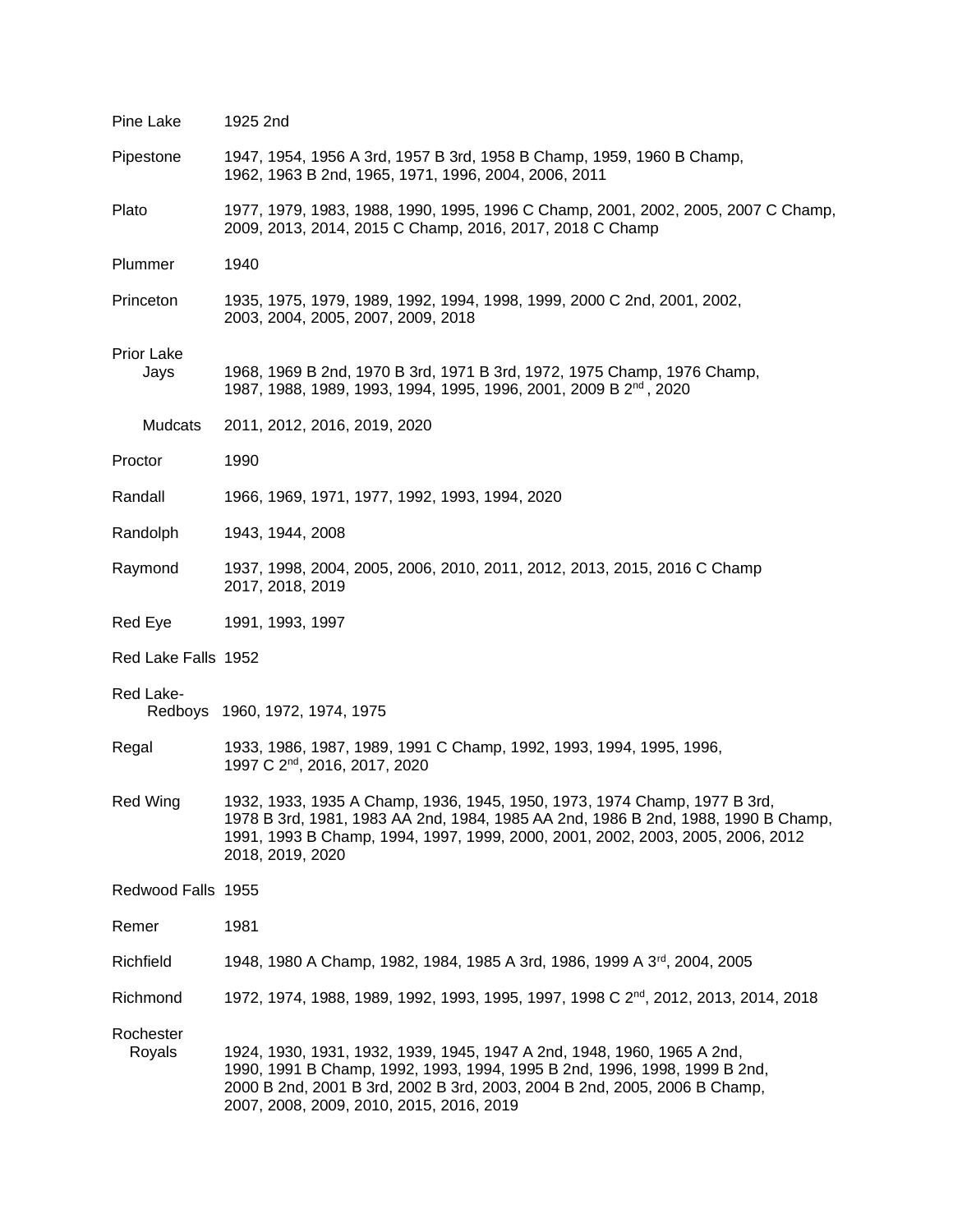| <b>Blues</b>                                    | 2003, 2006 C 3rd, 2007<br>Road Runners 2017, 2020                                                                                         |
|-------------------------------------------------|-------------------------------------------------------------------------------------------------------------------------------------------|
| Rockville                                       | 1956, 1967                                                                                                                                |
| Rogers                                          | 1934, 1959, 1962, 1963, 1964, 1965 B 2nd                                                                                                  |
| Rollingstone                                    | 1951, 1952, 1953 B Champ, 1955 B 3rd, 1962, 1965                                                                                          |
| Roseau                                          | 1996, 1999, 2001, 2003, 2004, 2012, 2013, 2015, 2016                                                                                      |
| Rosemount                                       | 1943, 1949                                                                                                                                |
| Rosen                                           | 1996, 2003                                                                                                                                |
| Roseville                                       | 1994, 1995, 1997                                                                                                                          |
| Royalton                                        | 1956, 1968                                                                                                                                |
| <b>Rush City</b>                                | 1973, 1980                                                                                                                                |
| Rushford                                        | 1966                                                                                                                                      |
| Sacred Heart                                    | 1964, 2008, 2009, 2010, 2011                                                                                                              |
| St Anthony                                      | 2010, 2012, 2013, 2014, 2016, 2018, 2019, 2020                                                                                            |
| St Augusta                                      | 1955, 1973, 1974, 1975, 1976, 1977 B 2nd, 1980, 1982 B 3rd, 1984, 1990,<br>1993, 1995, 2014                                               |
| St Benedict                                     | 2013, 2016, 2019                                                                                                                          |
| St Boni                                         | 1959 B 3rd, 1961 B Champ, 1964 B Champ, 1965 B Champ, 1973, 1984 AA 3rd,<br>1989                                                          |
| <b>St Charles</b>                               | 1956 B 2nd, 1961, 2004, 2005                                                                                                              |
| St Clair                                        | 2020                                                                                                                                      |
| <b>St Cloud</b>                                 | 1926, 1942, 1943, 1944, 1945                                                                                                              |
| <b>Beaudreaus</b><br>Fitzharris<br>Moose        | 1986, 1987 B 2nd, 1989, 1991, 1992, 1993 B 3rd, 1994, 2014 B 2 <sup>nd</sup> , 2015, 2016, 2017<br>2019<br>1965, 1966<br>1947, 1962, 1966 |
| O'Hara's<br>Orthopedic<br>Park<br>Rox<br>Saints | 1995, 2003<br>1997, 2002, 2004, 2005, 2009 C Champ<br>1978 A 2nd<br>1993<br>1983 AA (B) Champ, 1985                                       |
| <b>Snappers</b>                                 | 1996, 1998, 2009, 2011                                                                                                                    |
| <b>St Francis</b>                               | 1987, 1990, 1998, 1999, 2001 C 3rd, 2002, 2003, 2004, 2005 C 2 <sup>nd</sup> , 2006, 2007 C 3rd,                                          |
| St James                                        | 1924, 1927 2nd, 1938, 1942 A 3rd, 1966, 1976, 1987, 1988, 1989 C 2nd, 1991,<br>1998, 1999                                                 |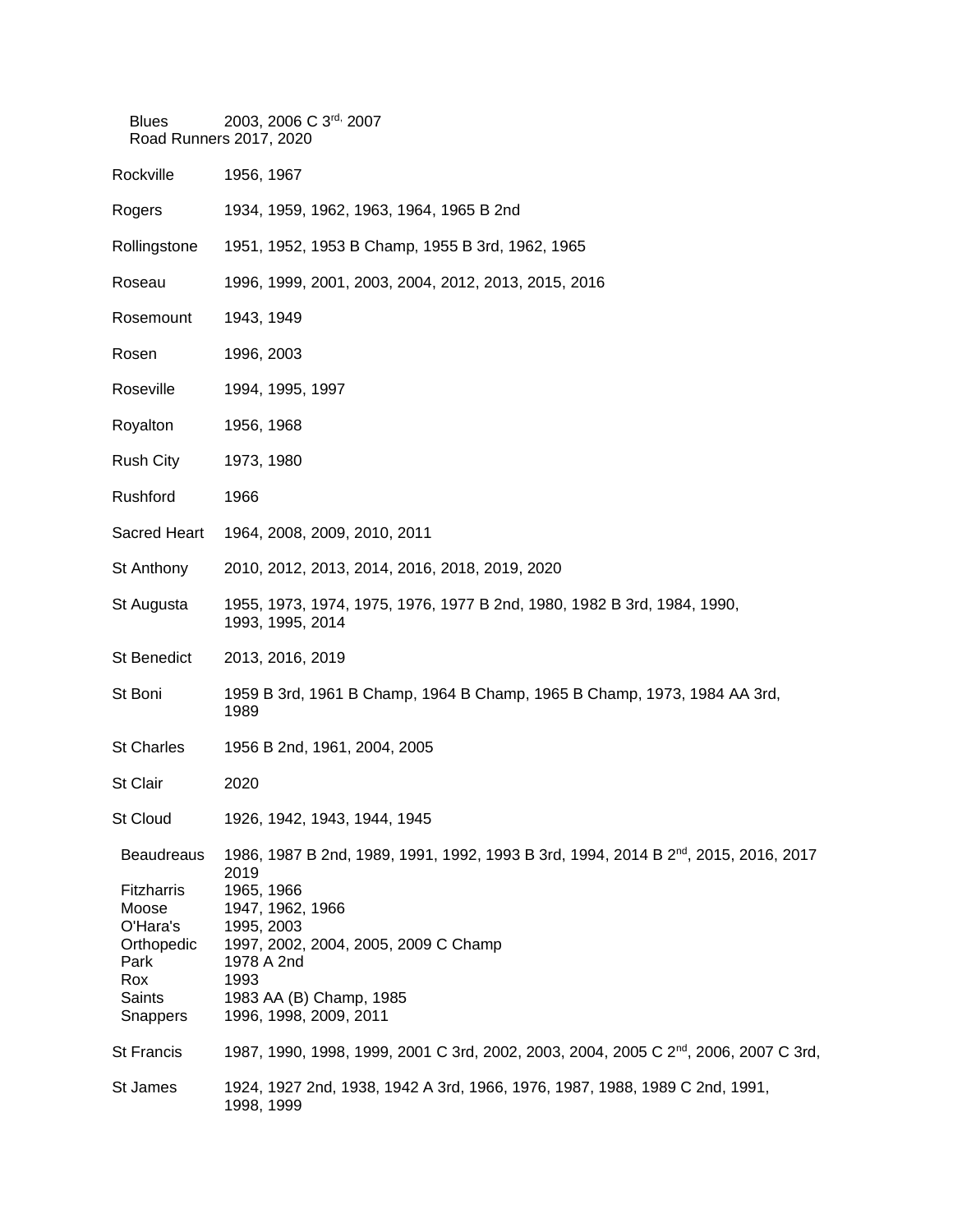| St Joseph | 1940, 1946, 1954 B 2nd, 1957, 1958, 1959, 1960, 1970,                     |
|-----------|---------------------------------------------------------------------------|
|           | 1971,1972,1981,1982, 1986, 1987, 1988, 2005, 2006, 2008, 2010, 2016, 2017 |

St Louis Park 1926, 1927, 1931 B 3rd, 1990, 1991, 1992 A 2nd, 1994, 1997 A 2nd, 1998 A 2nd, 1999 A 2nd, 2001, 2002 A Champ, 2003, 2005 A 2nd , 2006, 2007, 2008 A Champ, 2009, 2010, 2011, 2012, 2013 A 3<sup>rd</sup>, 2014, 2015, 2016, 2017 A 2<sup>nd</sup> 2018 A Champ, 2019, 2020

St Martin 1966, 1985, 1998, 2004, 2006, 2007, 2008, 2009, 2010, 2014, 2016, 2017, 2020

St Michael 1953, 1996 C 3rd, 1997 C Champ, 1999, 2000, 2001, 2003, 2005, 2006, 2008, 2013, 2015, 2016, 2020

## St Michael-

- 1990, 1993
- St Nicholas 1986, 1988, 1991
- St Patrick 1982, 1993, 1995, 2001, 2002, 2004, 2005, 2006, 2008, 2011, 2012, 2014, 2015, 2018 2019, 2020 C 2nd

## ST PAUL:

| Air Freight                | 2001, 2002 A 3rd, 2005 A 3rd, 2009 A 2 <sup>nd</sup> , 2010, 2015, 2020  |
|----------------------------|--------------------------------------------------------------------------|
| Armours                    | 1924 Champ, 1925 3rd, 1926 Champ, 1927, 1933 AA 2 <sup>nd</sup>          |
| <b>BARC</b>                | 2017                                                                     |
| Berman Sports              | 1934                                                                     |
| Blue Package Del.          | 2013                                                                     |
| <b>Bob Ross</b>            | 1978                                                                     |
| <b>Bohn Refrigeration</b>  | 1931, A Champ, 1932 A 3rd                                                |
| <b>Briteway Cleaners</b>   | 1955, 1957 A 2nd, 1958                                                   |
| Capitals                   | 2012 A 3rd, 2014 A Champ, 2015 A 2nd, 2016, 2017, 2018, 2019 A 3rd, 2020 |
| <b>Commanding Edge</b>     | 2003, 2004, 2005, 2006, 2007 A 2nd, 2008, 2009 A 3rd                     |
| <b>Commission Row</b>      | 1935, 1936 AA Champ                                                      |
| Como Rec                   | 1960 A 2nd, 1964 A Champ, 1965                                           |
| <b>Conquest Rooster</b>    | 1990 A Champ, 1992 A 3rd, 1993, 1994                                     |
| East Side Merch.           | 1961 A 2nd, 1963 A 3rd, 1969, 1970 A 2nd, 1979, 1982,                    |
|                            | 1987, 1991 A 2nd, 1998                                                   |
| <b>EMBA</b>                | 1933 AA Champ                                                            |
| <b>Frontier Bar</b>        | 1982, 1984 A Champ                                                       |
| Ganzers                    | 1962 A Champ                                                             |
| <b>General Drivers</b>     | 1943 AA 3rd, 1945 AA 3rd                                                 |
| Glynn Building             | 2000 A Champ, 2001 A 2nd                                                 |
| Grand 7                    | 1989                                                                     |
| Green Mill                 | 2005, 2007, 2008 A 2nd                                                   |
| <b>Harding Boosters</b>    | 1949                                                                     |
| <b>Highland Park</b>       | 1983 A 3rd, 1985, 1987 A 3rd, 1988 a 2nd, 1989, 1990, 1992,              |
|                            | 1993 A Champ, 1994, 1996 A Champ, 1998, 2004 A 3rd, 2020 A 3rd           |
| Hops                       | 2020                                                                     |
| JJ Kohn's                  | 1935 AA Champ, 1937 AA 2nd, 1952 A 3rd, 1953                             |
| J Thomas Athletics         | 1987, 1988, 1991, 1993                                                   |
| Johnny White's             | 1966 A 2nd, 1967 A 2 <sup>nd</sup>                                       |
| <b>Kelley Fuels Diesel</b> | 2016, 2018, 2019                                                         |
| Kickoff Lounge             | 1986                                                                     |
| Kohl Bar                   | 1952 A 3rd, 1953                                                         |
| Koops                      | 1934                                                                     |
| Lorence Rec                | 1954 A 3rd, 1956                                                         |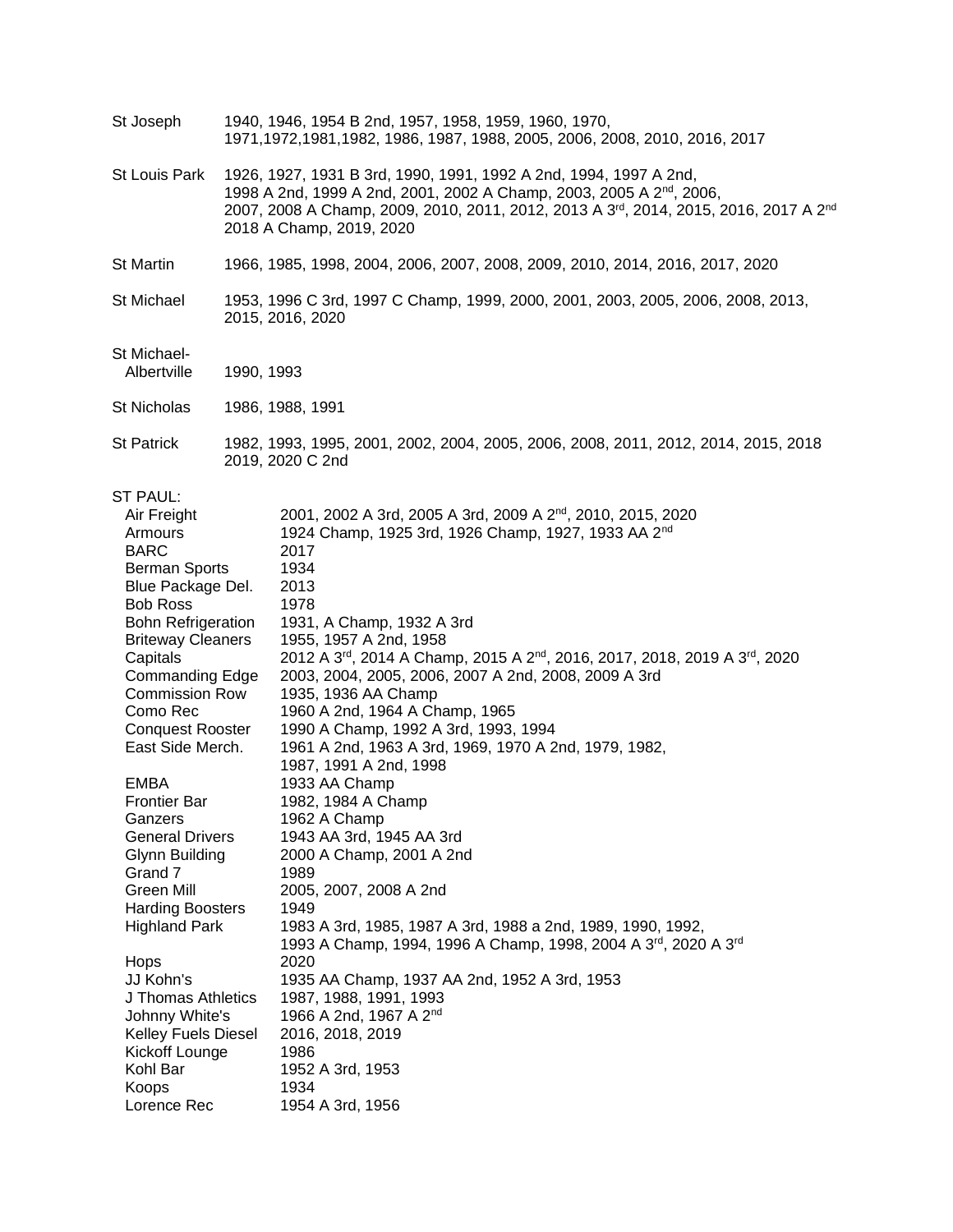| <b>Milk Drivers</b>       |      | 1932 A Champ, 1934 AA 3rd                                                                  |
|---------------------------|------|--------------------------------------------------------------------------------------------|
| Moe's                     |      | 2009, 2010                                                                                 |
| <b>Mudhens</b>            |      | 2017                                                                                       |
| Nickel Joint              |      | 1944 AA 2nd, 1945 AA 3rd, 1946 AA 3rd, 1950, 1951                                          |
| North End                 |      | 2006, 2010, 2011 A 3rd                                                                     |
| Northern Pacific          |      | 1928 3rd, 1930 A 2nd                                                                       |
| N. States Envelopes       |      | 1938 AA Champ                                                                              |
| North Star A.C.           |      | 1942 AA 3rd                                                                                |
| <b>Oxford Boosters</b>    |      | 1969                                                                                       |
| Park West                 |      | 1985                                                                                       |
| Plums                     |      | 1996                                                                                       |
| Red Rooster               |      | 1984 A 2nd, 2011, 2012                                                                     |
| <b>River Pirates</b>      |      | 2011, 2012, 2017                                                                           |
| Robert St. Rec.           |      | 1940 AA 3rd, 1941 AA 2nd                                                                   |
| Rooster                   |      | 2002, 2003, 2004, 2006                                                                     |
| Rosetown                  |      | 1995 A Champ, 1996 A 3rd, 1997, 2000, 2002, 2003, 2004 A 2 <sup>nd</sup> , 2006, 2007      |
|                           |      | 2013, 2017 A 3 <sup>rd</sup> , 2018                                                        |
| Shamrocks                 |      | 2007, 2008 A 3rd, 2009, 2010 A 2 <sup>nd,</sup> 2011, 2012, 2013 A Champ, 2015, 2016       |
|                           |      | 2017                                                                                       |
| <b>Sport Specialties</b>  |      | 1969 A Champ                                                                               |
| Sport & Spine             |      | 2005, 2008                                                                                 |
| Steichen's                |      | 1983 A Champ, 1984 A 3rd, 1985 A 2nd, 1986 A 2nd, 1988, 1989 A 3rd,                        |
|                           |      | 1990, 1991, 1992                                                                           |
| 3M                        |      | 1959                                                                                       |
| <b>Taney Construction</b> |      | 1983 A 3rd, 1986                                                                           |
| <b>Tradehome Shoes</b>    |      | 1939 AA Champ                                                                              |
| Tri-City                  |      | 2004, 2005, 2006, 2007, 2011, 2013, 2015, 2016 A 2 <sup>nd</sup> , 2018, 2019              |
| <b>Tripp Oil</b>          |      | 1977 A 2nd                                                                                 |
| <b>Union Printers</b>     |      | 1947 AA 3rd, 1948                                                                          |
| Wintz Trucking            |      | 1995, 1997                                                                                 |
| St. Paul Park             |      | 1932, 1933, 1934 AA 2nd, 1938 AA 2nd, 1958 A 3rd, 1962 A 2nd, 1964 A 3rd                   |
|                           |      |                                                                                            |
| St. Peter                 |      | 1932 B 3rd, 1933 A Champ, 1955 A Champ, 1959 A 3rd, 1972, 1973, 1977,                      |
|                           |      | 1978, 1979, 1980, 2010, 2014, 2015, 2016, 2017                                             |
|                           |      |                                                                                            |
| St. Stephen               |      | 1951, 1957, 1994, 2007, 2008                                                               |
|                           |      |                                                                                            |
| Santiago                  | 1950 |                                                                                            |
|                           |      |                                                                                            |
| Sartell                   |      | 1979, 1980, 1987 C 2nd, 1988, 1992 C Champ, 1993, 2006, 2010, 2012, 2013 C Champ,          |
|                           |      | 2014, 2015, 2016, 2017, 2018, 2019, 2020                                                   |
|                           |      |                                                                                            |
| <b>Sauk Centre</b>        |      | 1990, 1996, 1999, 2001, 2019                                                               |
|                           |      |                                                                                            |
| Sauk Rapids               |      | 1954, 1993, 1994, 1995 C Champ, 1996, 2002, 2007 C 2nd, 2008 C 2nd, 2009 B 3 <sup>rd</sup> |
|                           |      | 2010, 2011 B Champs, 2012, 2017, 2018                                                      |
|                           |      |                                                                                            |
| Savage                    |      | 2006, 2008, 2009, 2010 B 3rd, 2011, 2013                                                   |
|                           |      |                                                                                            |
| Searles                   |      | 1944, 1951 B 2nd, 1952, 1969, 1990, 2007                                                   |
|                           |      |                                                                                            |
| Sebeka                    |      | 1931 B 2nd, 1932, 1969, 1973, 1976, 1978, 1989, 1990                                       |
|                           |      |                                                                                            |
| Shady Brook               |      | 1972, 1976, 1981, 1983, 1985, 1986                                                         |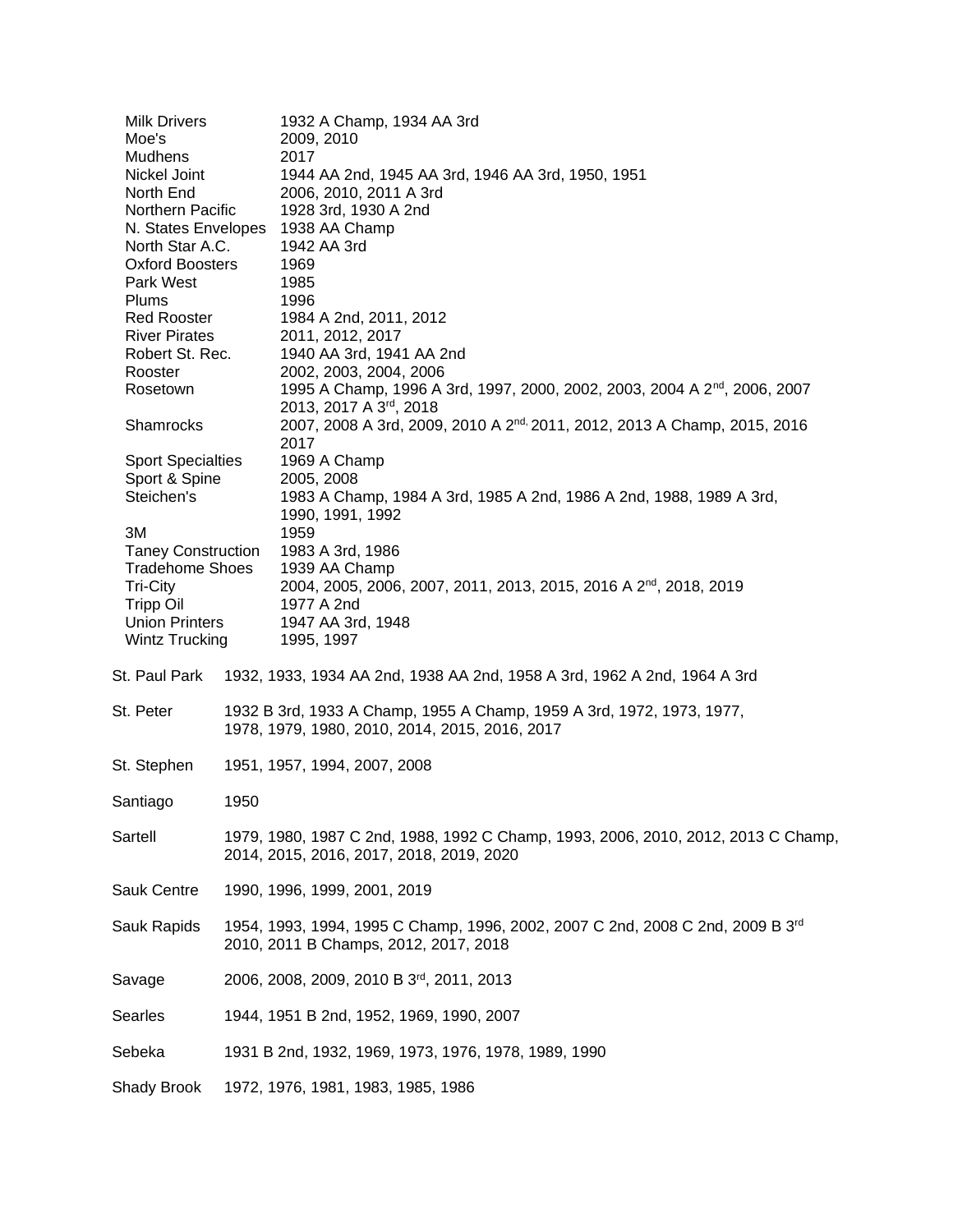| Shakopee<br>Indians     | 1940 A Champ, 1946, 1948 A 3rd, 1957 B 3rd, 1959 B Champ, 1960, 1961,<br>1963, 1964 B 3rd, 1965, 1966 B 3rd, 1979, 1980, 1990, 1991, 1992, 1993,<br>1996, 1997, 2000, 2003, 2009 B Champ, 2010 B Champ, 2013 B 2 <sup>nd</sup> , 2014, 2015<br>2016 B 2 <sup>nd</sup> , 2017, 2018 |
|-------------------------|------------------------------------------------------------------------------------------------------------------------------------------------------------------------------------------------------------------------------------------------------------------------------------|
| Coyotes                 | 1999, 2002, 2012, 2015, 2016                                                                                                                                                                                                                                                       |
| Sherburne               | 1932, 1951, 1967                                                                                                                                                                                                                                                                   |
| Slayton                 | 1935, 1970, 1973, 1975                                                                                                                                                                                                                                                             |
| Sleepy Eye              | 1932, 1945, 1958, 1970, 1975 3rd, 1986 C 2nd, 1987, 1988, 1989, 1990,<br>1995 C 3rd, 1996, 1999, 2000, 2001, 2002, 2011, 2013, 2015, 2018, 2019                                                                                                                                    |
| Sobieski                | 1973, 1975, 1977, 1978, 1979, 1981, 1991, 1998, 2001, 2004, 2006, 2010, 2011<br>2012, 2013, 2014 C Champ, 2015, 2016 C 2 <sup>nd</sup> , 2017, 2018 C 2 <sup>nd</sup>                                                                                                              |
| Soderville              | 1951 B Champ, 1952 B Champ, 1954                                                                                                                                                                                                                                                   |
| So. Long Lake 1933      |                                                                                                                                                                                                                                                                                    |
| South St. Paul          | Polish Alliance 1930 C Champ                                                                                                                                                                                                                                                       |
| Packers                 | 1939 AA 3rd, 1947                                                                                                                                                                                                                                                                  |
| Stockmen's<br>Irish     | 1998, 2000, 2001, 2002, 2003 A 2 <sup>nd</sup> , 2004, 2005, 2008, 2009, 2010, 2011 A Champ<br>2012, 2013, 2015, 2017, 2018, 2020 A 3rd                                                                                                                                            |
| Spicer                  | 1933                                                                                                                                                                                                                                                                               |
| Springfield<br>Cubs     | 1928 2nd, 1929 2nd, 1934, 1944 A Champ, 1946 A Champ<br>1948 B 2 <sup>nd</sup>                                                                                                                                                                                                     |
| <b>Tigers</b>           | 1948, 1951AA 3rd, 1957, 1958, 1959 B 2nd, 1960, 1961, 1962, 1963, 1966,<br>1967, 1968, 1969, 1992, 1993 C 3rd, 1994, 1995, 1996, 1997, 1998 C 3rd,<br>2007, 2013, 2016, 2017                                                                                                       |
| <b>Spring Grove</b>     | 1954 A 3rd, 1955                                                                                                                                                                                                                                                                   |
| Spring Hill             | 2007, 2011, 2013, 2014, 2015                                                                                                                                                                                                                                                       |
| <b>Starbuck</b>         | 1932, 1983, 1984, 1985, 1986, 1989, 1990, 1991, 1992, 1993, 1994, 1995,<br>1999, 2020                                                                                                                                                                                              |
| <b>Stark</b>            | 1943, 1971, 1973, 1974, 1977, 1981, 1982, 1983, 1986, 1987, 1988, 2012, 2019                                                                                                                                                                                                       |
| <b>Stewart</b>          | 1933                                                                                                                                                                                                                                                                               |
| Stewartville            | 1950, 1955 B 3rd                                                                                                                                                                                                                                                                   |
| Stewartville-<br>Racine | 2008, 2009, 2012, 2016, 2018, 2019                                                                                                                                                                                                                                                 |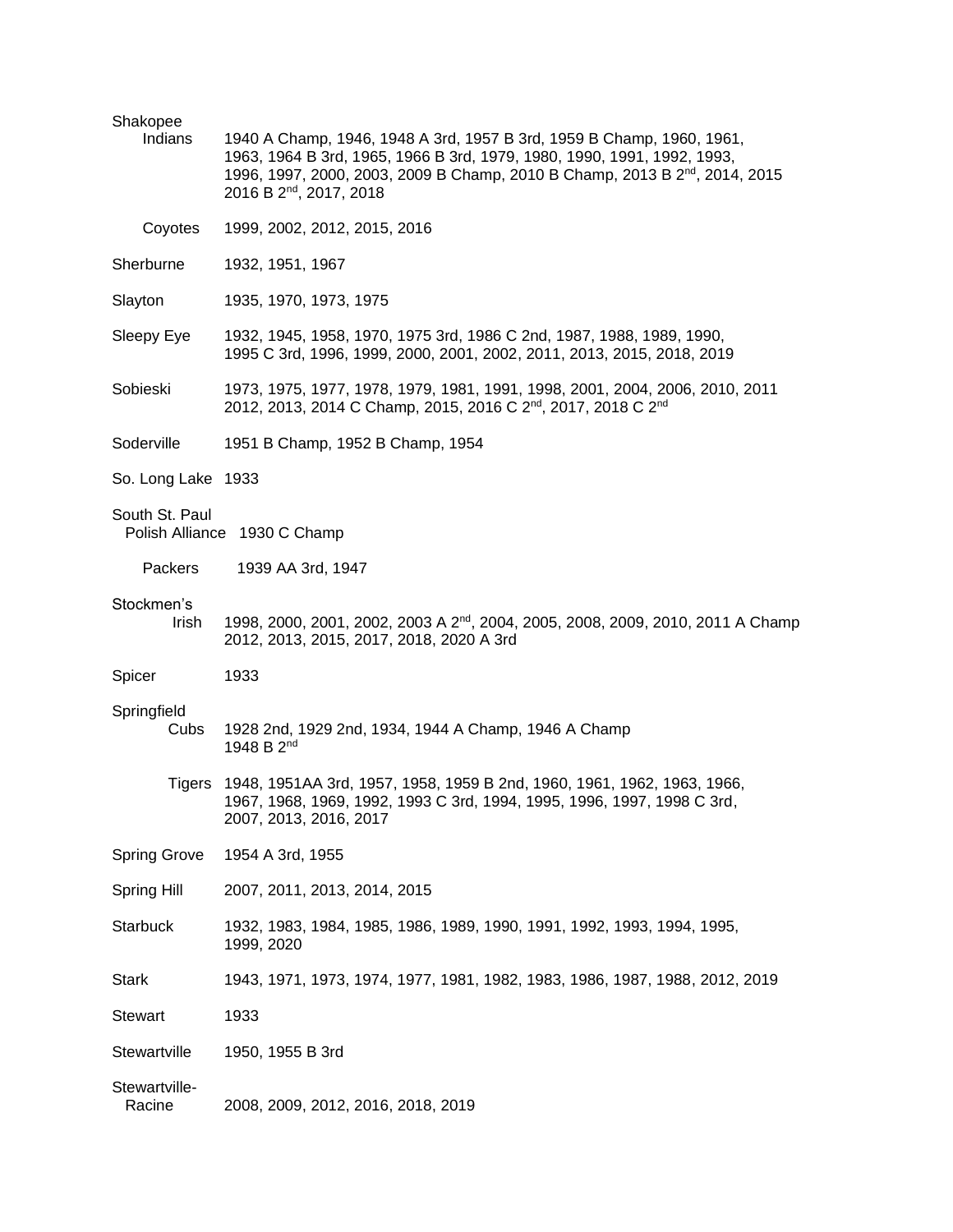| Stillwater                  | 1924 2nd, 1959, 1960, 2007, 2009                                                                        |
|-----------------------------|---------------------------------------------------------------------------------------------------------|
| Stockholm                   | 1931                                                                                                    |
| Storden                     | 1932 C 3rd                                                                                              |
|                             | Sturgeon Lake 1930 B 3rd, 1931 B 3rd, 1932, 1933 A 3rd, 1934 A 3rd, 1935, 1937 A 2nd                    |
| Swatara                     | 1989, 1993, 1994, 1996                                                                                  |
| Taconite                    | 1946, 1948, 1949, 1954, 1962 B 3rd,                                                                     |
| Tamarack                    | 1933                                                                                                    |
| <b>Thief River</b><br>Falls | 1951, 1962, 1967                                                                                        |
| Tower                       | 1930                                                                                                    |
| Tracy                       | 1958, 1967, 1968, 1970, 1972, 1974, 1975, 1977                                                          |
| Trimont                     | 1937, 1970                                                                                              |
| <b>Trout Lake</b>           | 1961                                                                                                    |
| Twin Valley                 | 1949, 1960                                                                                              |
| Ulen                        | 1949, 1950, 1951                                                                                        |
| Union Hill                  | 1973, 1989, 1991, 1992, 1994, 1996, 1998, 1999, 2000, 2002, 2006 C 2nd,<br>2007, 2012, 2013, 2017, 2020 |
| Upsala                      | 1976, 1984, 2013                                                                                        |
| Urbank                      | 1995, 2001                                                                                              |
| Vergas                      | 1966, 1972, 1988, 2002                                                                                  |
| Vermillion                  | 1931                                                                                                    |
| Verndale                    | 1952, 1957, 1973, 1975, 1976 3rd, 1981                                                                  |
| Vernon Center 1931 C 3rd    |                                                                                                         |
| Veseli                      | 2002                                                                                                    |
| Victoria                    | 1981, 2012 B Champ, 2013, 2014, 2018, 2019, 2020                                                        |
| Virginia                    | 1929, 1931, 1932 B 2nd, 1943, 1946, 1959, 1961, 1962, 1969, 1993, 1994                                  |
| Waconia                     | 1931, 2011 C 2 <sup>nd</sup> , 2012, 2014, 2015, 2016, 2018, 2020                                       |
| Wadena                      | 1963, 1974, 1977, 1978, 1979, 1980, 1982, 1989, 1991, 1994, 1995, 1996,<br>1997                         |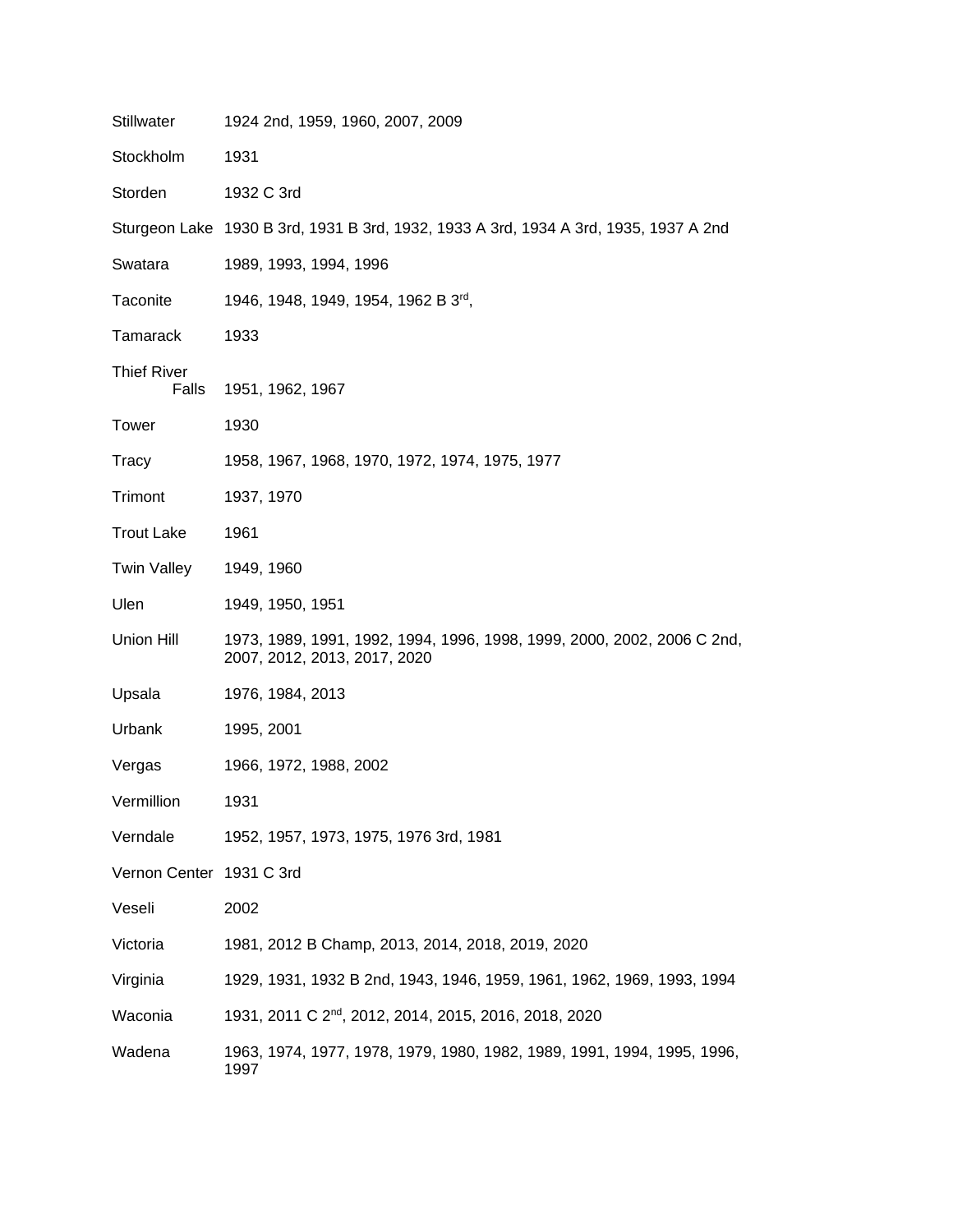| Wadena-<br>Deer Creek 2005 |                                                                                                                                                                                         |
|----------------------------|-----------------------------------------------------------------------------------------------------------------------------------------------------------------------------------------|
| <b>Waite Park</b>          | Ultimate Sports 1990, 1994, 1996, 1997, 1998, 2000, 2001, 2002, 2003                                                                                                                    |
| Wanamingo                  | 2015                                                                                                                                                                                    |
| Wanda                      | 1926, 1927                                                                                                                                                                              |
| Warroad                    | 1949 B 3rd, 1950, 1951, 1952, 1953, 1954 B 3rd, 1955, 1956, 1957, 1958,<br>1960, 1961, 1962, 1986, 1987, 1988, 1991, 1993                                                               |
| Waseca                     | 1927, 1929, 1932, 1933 A 3rd, 1934, 1957 A Champ, 1967, 1969, 1974,<br>1976, 1977, 1978, 1985, 1986, 1987, 1991, 1996, 2001, 2002, 2003, 2013, 2014<br>2016                             |
| Watertown                  | 1938 A 3rd, 1951 A Champ, 1975, 1976, 1977, 1980, 1988, 1990, 1999, 2008, 2020                                                                                                          |
| Waterville                 | 1933, 1994, 1999, 2000, 2001, 2007, 2012, 2018                                                                                                                                          |
| <b>Watkins</b>             | 1966, 1989 C 3rd, 1992, 1993 C 3rd, 1994, 1995, 1997, 1998, 1999, 2000<br>2001 C Champ, 2002 C 3rd, 2003, 2005, 2007, 2009, 2013, 2015, 2016, 2017<br>2019, 2020                        |
| Wayzata                    | 1933                                                                                                                                                                                    |
| Welcome                    | 1993                                                                                                                                                                                    |
| Wells                      | 1933 B 3rd                                                                                                                                                                              |
| <b>West Concord</b>        | 1940, 1941                                                                                                                                                                              |
| <b>West Duluth</b>         | 1988, 1989                                                                                                                                                                              |
| Westbrook                  | 1964, 1966                                                                                                                                                                              |
| West St Paul               | 1942 AA 3rd, 1943 AA 3rd, 1944 AA 3rd, 1945 AA 3rd, 1946 AA 3rd, 1948,<br>1956, 1961 A 3rd, 1969 A 3rd, 1973, 1974 2nd, 1975, 1976, 1979 A Champ,<br>1980 A 2nd, 1982 A 2nd, 1985       |
| Wheaton                    | 1955, 1956 B 3rd                                                                                                                                                                        |
| <b>White Bear</b><br>Lake  | 1925 Champ                                                                                                                                                                              |
| Willmar                    | 1928, 1931, 1933, 1932 B 3rd, 1934 A Champ, 1935, 1946, 1952 AA Champ,<br>1958, 1960, 1967, 1968, 1969, 1970, 1971, 1972, 1974, 1977, 1984, 1986,<br>1987 C 3rd, 1990, 1991, 2002, 2003 |
| Wilmont                    | 1969, 2002, 2004, 2005, 2006, 2009, 2010, 2012, 2013                                                                                                                                    |
| Windom                     | 1936 A Champ, 1961, 1967, 1968, 1969, 1970, 1971, 1972, 1974, 1977, 1984, 1986,<br>1987, 1990, 1991, 1992, 1997, 2009, 2018                                                             |
| Winnebago                  | 1949 A 2nd, 1951 A 3rd                                                                                                                                                                  |